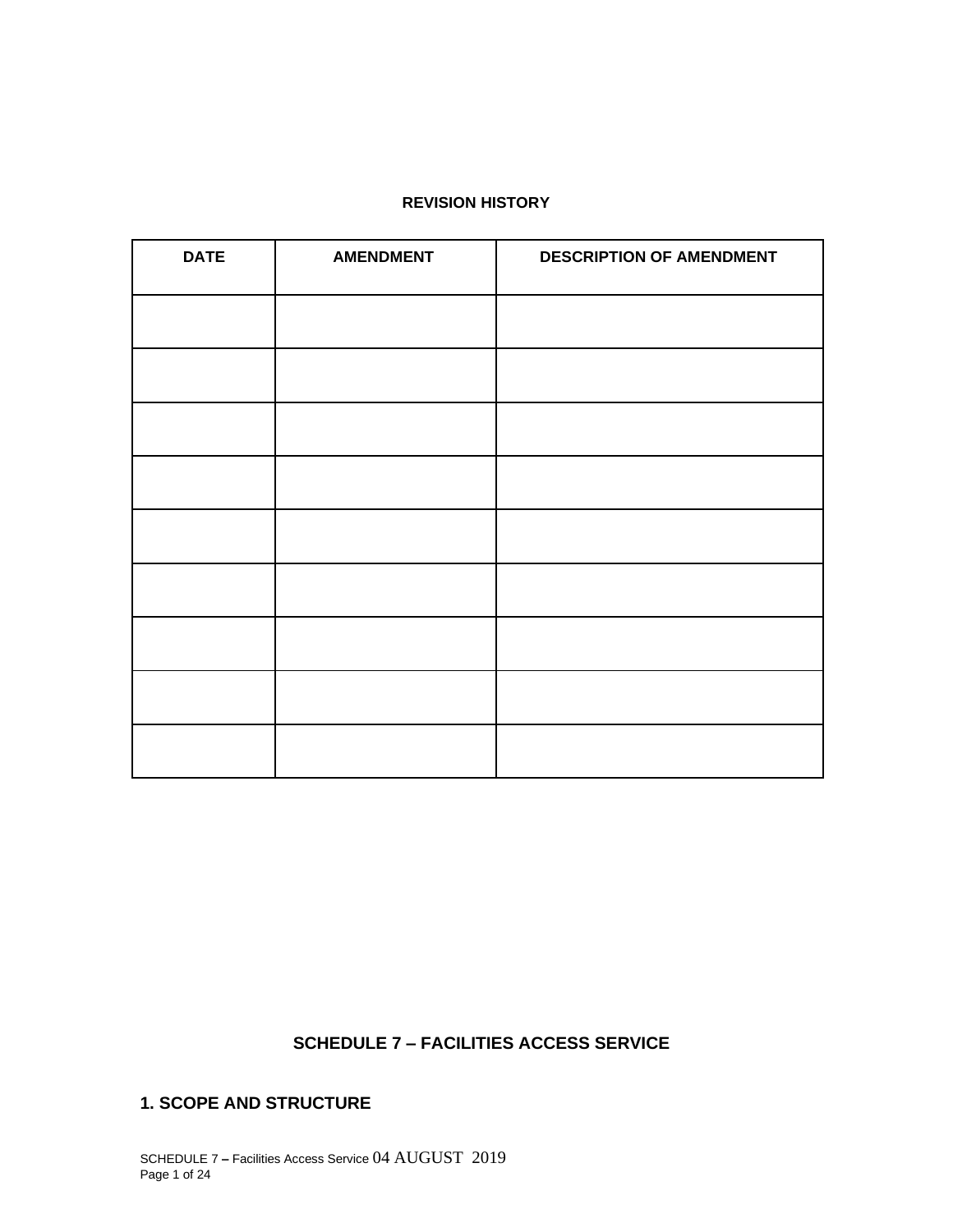- (a) The Access Seeker requests access, and is provided access by the Access Provider, to Facilities in accordance with:
	- (i) this Schedule;
	- (ii) the Supply Terms; and
	- (iii) the Facilities Access Technical Manual;
	- (iv) the relevant Facility Lease or Facility Sub-Lease.
- (b) the parties agree that, in the event of inconsistency between the documents listed in paragraph 1.(a), that inconsistency will be resolved by using the following order of precedence:
	- (i) the Supply Terms;
	- (ii) this Schedule;
	- (iii) the Facilities Access Technical Manual; and
	- (iv) the relevant Facility Lease or Facility Sub-Lease
- (c) The Access Provider has agreed to grant the Access Seeker non-exclusive access to the Facilities to install, operate and maintain Equipment for the lawful provision of public telecommunications networks or services in the Kingdom of Bahrain (the **"**Permitted Use**")**.

### **2. GENERAL PRINCIPLES OF ACCESS TO FACILITIES**

#### 2.1 **Timeliness of access**

- (a) The Access Provider must use all reasonable endeavours to provide access to Facilities to the Access Seeker in the timeframes specified in this Schedule.
- (b) Where it is not reasonably practicable for the Access Seeker to comply with those timeframes for access to a particular Facility, the parties must endeavour to agree to extended timeframes, as reasonably required. Any failure by the parties to agree under this paragraph 2.1 may be referred by either party for dispute resolution under the Dispute Resolution Procedures.

#### 2.2 **Non-discrimination**

- (a) Subject to the terms and conditions of this Schedule, the parties must in considering and granting access to Facilities, as far as practicable, treat each other on a nondiscriminatory basis.
- (b) The non-discrimination principles referred to in paragraph 2.2(a) do not apply to the extent that it is not reasonably practicable for parties to receive equivalent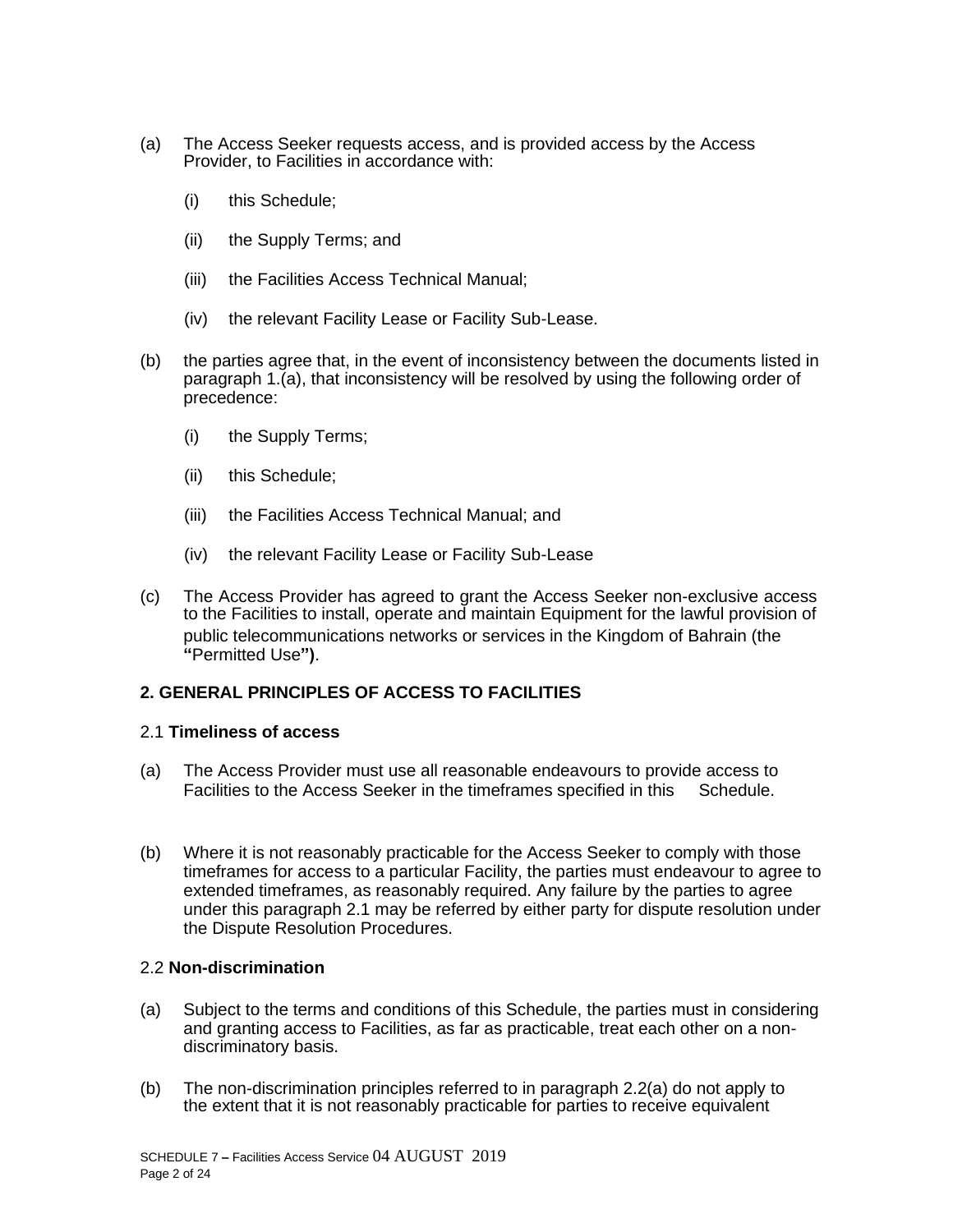access (for example, positioning on a Tower). In such circumstances, the Access Provider must ensure that access is provided in a manner consistent with the queuing policy principles set out in paragraph 4.

- (c) The non-discrimination principles are not intended to limit an Access **Seeker's ability** to obtain, on request, access of a lower quality than that which the Access Provider provides to itself, subject to technical feasibility.
- (d) The non-discrimination principles are not intended to limit an Access **Seeker's ability** to obtain, on request, access of a superior quality than that which the Access Provider provides to itself, provided always that the Access Provider will not be required to agree to such a request.

#### 2.3 **Limitations on rights of access**

The general principles of rights of access to Facilities set out in paragraphs 2.1 and 2.2 are limited, to the extent relevant, by the following factors:

- (a) technical, operational and other aspects of practicability of providing access to Facilities;
- (b) the reasonable needs and requirements of the Access Provider in relation to s**ecurity and safety of the Access Provider's Network and the safety of the** Access Provider's People and the public;
- (c) any pre-existing collocation arrangements with other parties; and
- (d) the collocation and other requirements of police, emergency and national security services.

#### **3. LODGEMENT OF FACILITIES ACCESS APPLICATION**

- (a) If the Access Seeker wishes to share a Facility of the Access Provider, it must submit to the Access Provider a Facilities Access Application for its review and acceptance.
- (b) The Facilities Access Application may include information to be agreed from time to time between the parties, but it must include at least the following information:
	- (i) the kind and location of the Facility to which access is sought;
	- (ii) time within which access is required and the physical arrangements for access proposed;
	- (iii) the expected term of access required by the Access Seeker to the Facility;
	- (iv) the general timeframe within which the Access Seeker wishes to be able to commence installation of the Equipment;
	- (v) a description of the Equipment which the Access Seeker wishes to install on the Facility, including all technical and design specifications, dimensions, wind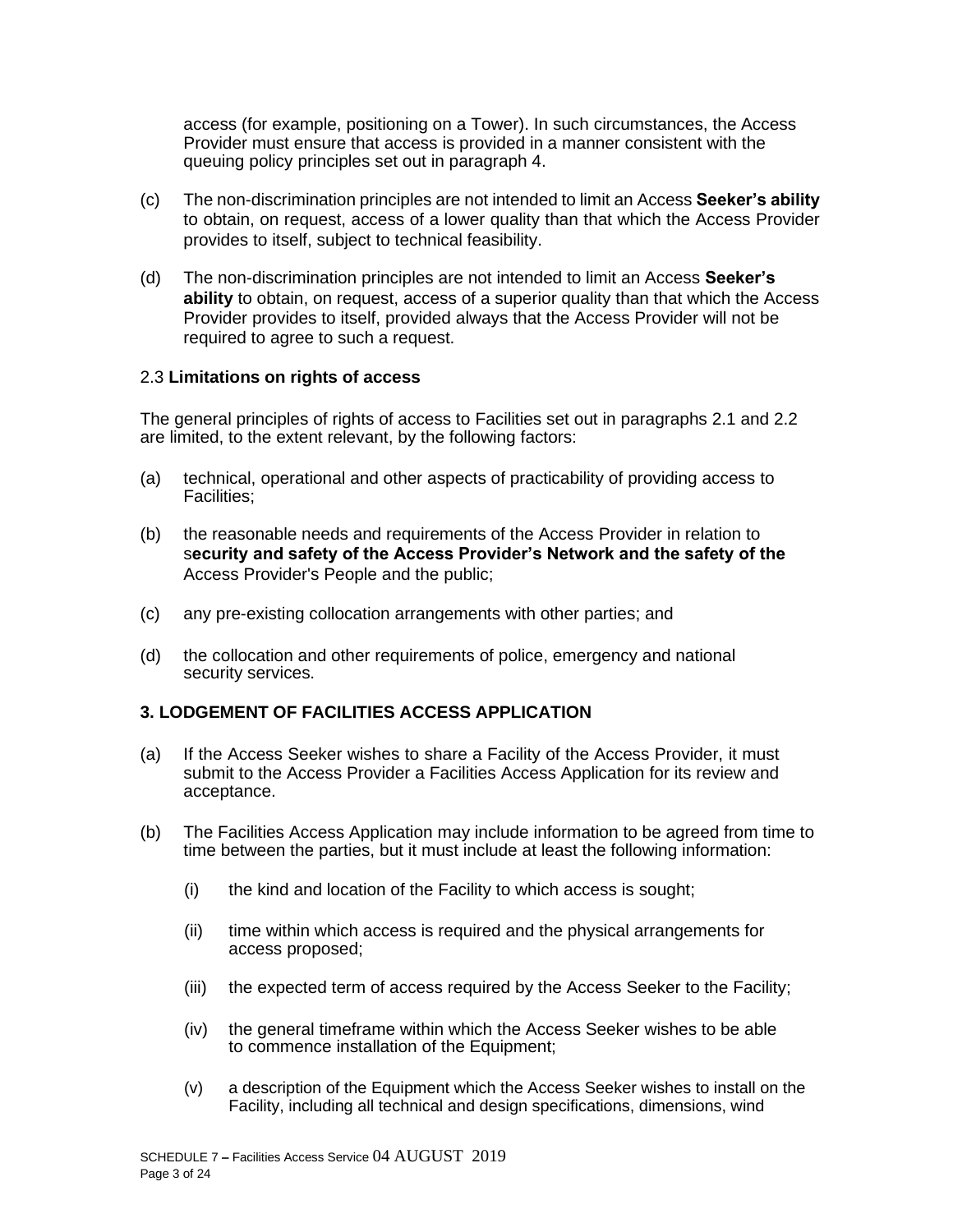and load factors and radiocommunications characteristics, any relevant structural analyses and electromagnetic energy tests and, where relevant, the make number of the Equipment;

- (vi) the radio frequency and electromagnetic characteristics of the Equipment;
- (vii) any cabling and waveguides to run between the Equipment on the Tower and the Equipment on the ground; and
- (viii) the Access **Seeker's view as to whether, on the information available** to it, the Tower can be used or modified for use or whether a replacement Tower must be constructed and the basic design of any modifications or replacement Tower.
- (ix) the area required expressed in square meters and any further information such as floor to ceiling height in respect of accommodation within buildings or mounting positions in respect of Tower space or otherwise as the circumstances require to be specified and
- (x) requirements for electricity supplies expressed in terms of voltage and peak load kilowatt hours (kWh) for mains AC, DC Battery ampere hours and standby AC supplies.
- (c) The Access Provider must provide technical information which is readily available to it in relation to the Facility, if requested, to enable the Access Seeker to complete its Facilities Access Application. The Access Provider will provide all information in good faith but gives no warranty as to its accuracy. The Access Provider may recover from the Access Seeker its reasonable costs of providing such information.

### **4. QUEUING POLICY**

- (a) The Access Provider must develop and disclose to the Access Seeker a queuing policy for Facility Access Applications for the supply of access to a Facility within twenty-one (21) days of the date of the first request for a supply of access to a Facility from the Access Seeker or any other Licensed Operator.
- (b) The queuing policy must be consistent with the following principles:
	- (i) the queuing policy of the Access Provider must be nondiscriminatory between Access Seekers;
	- (ii) the queuing policy also must apply on a non-discriminating basis to the provisioning of accepted Facilities Access Applications and the Access Provider's own internal confirmed Facilities orders.
	- (iii) subject to paragraph (i) above, the Access Provider must seek to maximise the efficiency of its queuing policy.
- (c) The Access Provider must, within 5 Working Days of receipt of a Facilities Access Application notify the Access Seeker of its receipt and its place in the queue.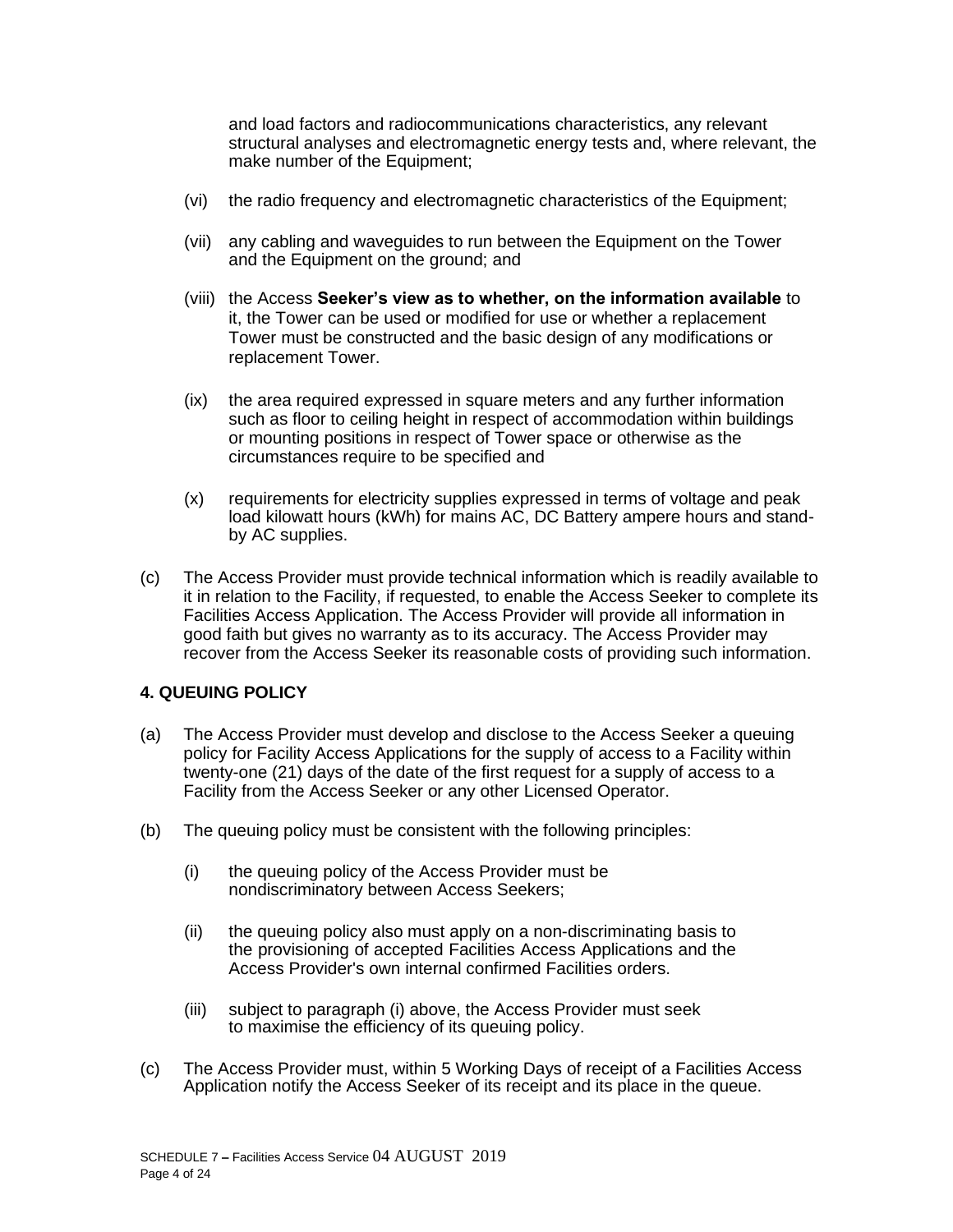(d) The Access Seeker may prescribe the order in which simultaneous applications by it with the Access Provider should be treated in a queue.

### **5. ASSESSMENT OF FACILITIES ACCESS APPLICATION**

- (a) The Access Provider must notify the Access Seeker:
	- (i) within *5 Working Days* of receiving the Facilities Access Application, if it requires more information in relation to the Facilities Access Application, in which case the time period under paragraph (c) below can be extended by the number of Working Days it takes for the Access Seeker to provide the information;
	- (ii) within *10 Working Days* of receiving the Facilities Access Application, if it requires a modification to the Facilities Access Application, in which case the Access Provider must provide at that time its proposed modifications;
- (b) If the Access Provider requests modifications to the Facilities Access Application in accordance with paragraph (a)(ii) above, the Access Seeker must, within 5 Working Days of receipt of that request, give consideration to those modifications and accept the modifications or notify the Access Provider that it does not agree with the proposed modifications. If the Access Seeker does not agree with the proposed modifications, the Access Seeker may withdraw its Facilities Access Application or request a meeting with the Access Provider within 10 Working Days of the notification to the Access Provider that it does not agree with the proposed modifications.

Following this meeting, if the parties cannot agree on modifications, then the matter will be resolved under the Dispute Resolution Procedures.

(c) Subject to any extension of this timeframe under paragraphs 5(a) or (b), the Access Provider must notify the Access Seeker, within the time period specified in Paragraph 5(d) from receipt of the Facilities Access Application, whether:

(i) it accepts the Facilities Access Application and whether it wishes to carry out a Field Study under paragraph 7 prior to granting the Access Seeker the right to issue an Order in respect of the Facility under paragraph 8; or

- (ii) it will reject the Facilities Access Application, in which case an Order cannot be issued in respect of the Facility by the Access Seeker and access to the Facility will not be granted to the Access Seeker.
- (d) The time period specified is 30 Working Days or such other time as is agreed.
- (e) Failure to give notice under paragraph (c) will be deemed to be a proposed rejection of the Facilities Access Application by the Access Provider. If the Access Seeker continues to require access, the Access Seeker must request the Access Provider to confirm the deemed proposed rejection within 5 Working Days from the date of the deemed proposed rejection, and, if so requested, the Access Provider must accept or confirm that it proposes to reject the Facilities Access Application within a further 5 Working Days. The timeframe in paragraph 5(b) will be extended by the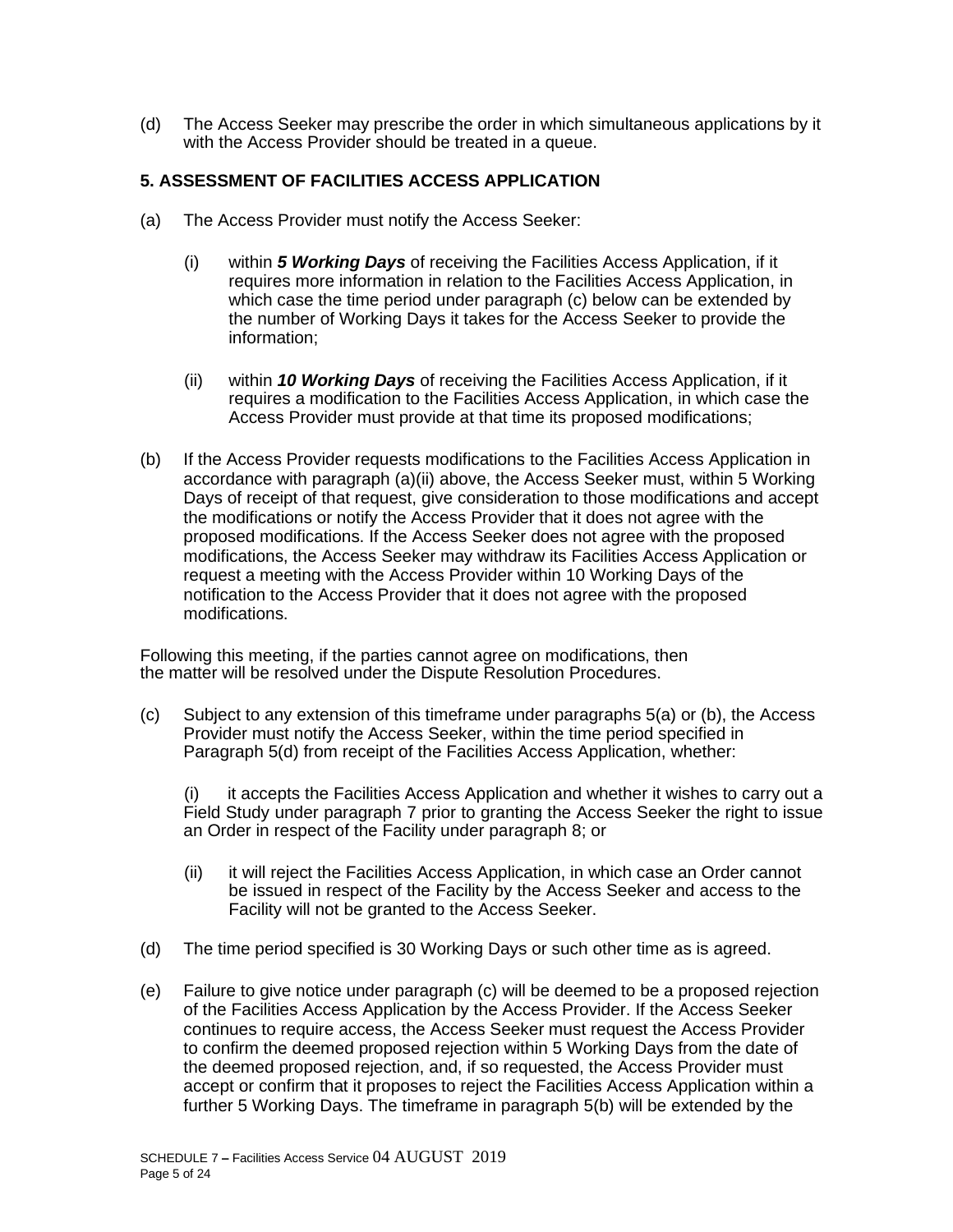period it takes the Access Provider to confirm its proposed rejection in accordance with this paragraph.

### **6. REJECTION OF A FACILITIES ACCESS APPLICATION**

- (a) A Facilities Access Application may be rejected for the following reasons:
	- (i) the provision of access to the Facility would prevent the Access Provider from fulfilling its legislative obligations, including national interest, law and order, defence or universal service obligations;
	- (ii) a purpose for which access to the Facility is sought is not the purpose of installing, operating and maintaining Equipment used or designed for use in connection with the supply of services in accordance with the terms of the **Access Seeker's** Telecommunications Licence;
	- (iii) the Access Seeker has not given the Access Provider reasonable notice in respect of when the Access Seeker wishes to obtain access to the Facility;
	- (iv) access to the Facility is not technically feasible;
	- (v) the Access Provider is not legally required to provide Access Services;
	- (vi) the Access Provider determines in its unfettered discretion that the Equipment which the Access Seeker proposes to install at the Facility does not meet the **Access Provider's required technical** standards and quality;
	- (vii) Currently Planned Requirements in relation to the Facility prevents the Access Provider from providing access to the Facility; or
	- (viii) the Facilities Access Application relates to a Facility where an existing user has commenced preparatory conduct (**Preparatory Conduct**), and the provision of access to the Access Seeker would **prevent the existing user's** intended use of the Facility (**Intended Use**) and for the purposes of this paragraph, the existing user has commenced Preparatory Conduct where it has commenced provisioning or providing capacity in or on the Facility for an Intended Use, including by:
		- A entering into a contract with a customer in relation to the Intended Use of the Facility, including for a particular event or purpose;
		- B obtaining landlord, local or state government approval where such approval is necessary for the Intended Use of the Facility;
		- C applying to the Regulator for a frequency licence in respect of the operation of particular Equipment where such a licence is necessary for the Intended Use of the Facility;
		- D entering into a contract for the installation of Equipment, or requesting tenders in respect of such a contract, or commencing ordering and/or installing Equipment for the Intended Use of the Facility; or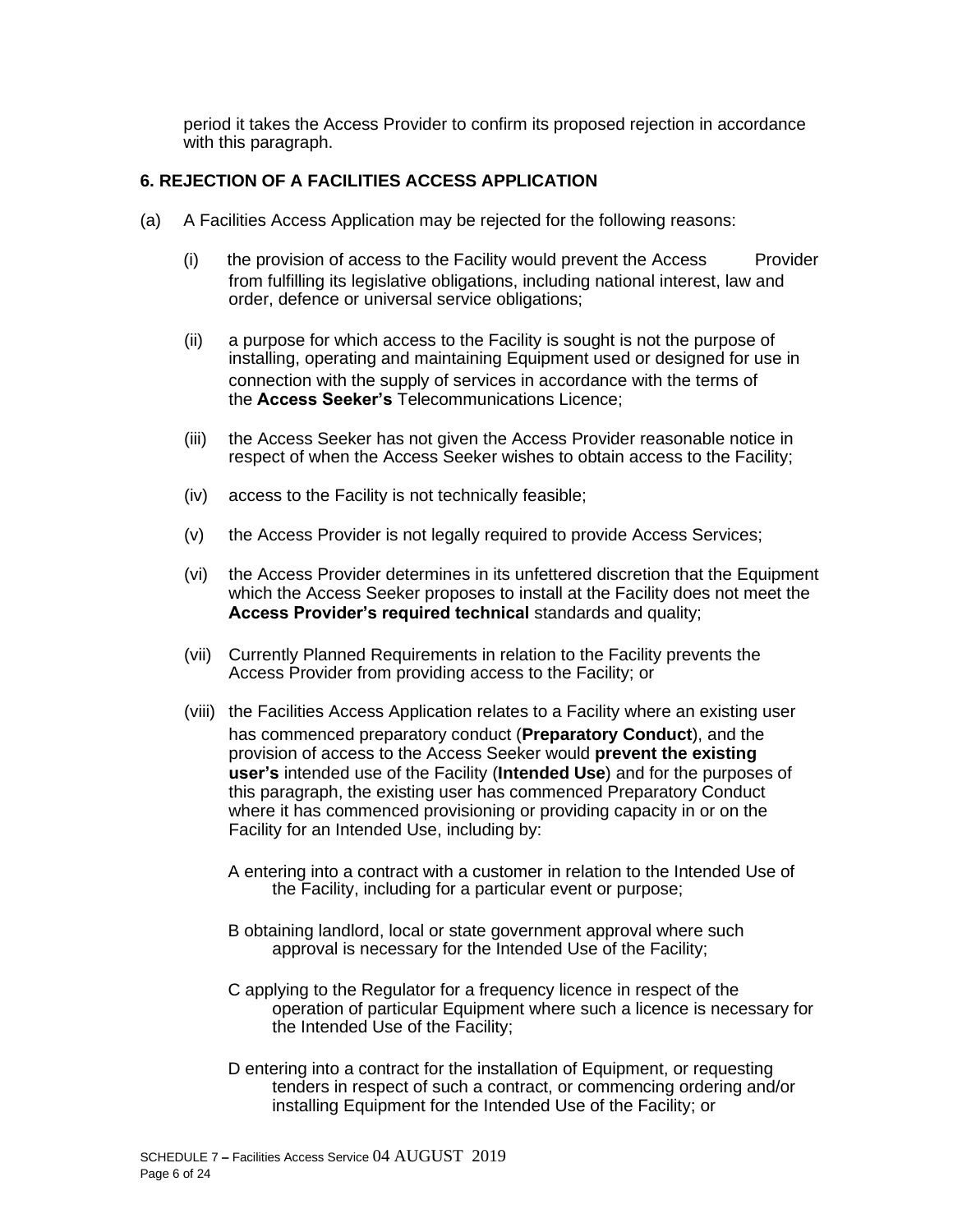- E where the existing user is a Licensed Operator, obtaining the Access **Provider's written acceptance of its Facilities Access Application for** its Intended Use.
- (b) If the Access Provider proposes to reject the access application of the Access Seeker under paragraph 5(c), it must provide the Access Seeker with a written explanation of its reasons and, if requested by the Access Seeker, meet within 10 Working Days of receiving the application to discuss those reasons. The parties will use reasonable endeavours to develop a strategy for managing access to the Facility or an alternative Facility which addresses the reasonable concerns of each party but in the absence of agreement, the Access Provider may reject the Facilities Access Application.
- (c) Where an application has been rejected by the Access Provider for technical reasons under paragraph 6(a)(iv), the Access Seeker is entitled to resubmit an amended application at any time, and the proposal must be reconsidered in accordance with this Schedule.

### **7. CONDUCT OF FIELD STUDY**

- (a) Where the Access Provider reasonably determines that a Field Study is necessary to determine whether the relevant Facility is available for access, the Access Provider must notify the Access Seeker of such determination at the time it notifies the Access Seeker of its acceptance of the Facilities Access Application under paragraph 5(c) and that the granting of access in respect of the accepted Facilities Access Application is subject to the successful completion of that Field Study.
- (b) Where the Access Provider elects to conduct a Field Study under paragraph 6(a), it must complete such Field Study within 30 Working Days of notification of its intentions to the Access Seeker under paragraph 5(c) (**Field Study Timeframe**), and within the Field Study Timeframe, the Access Provider must inform the Access Seeker of the following:
	- (i) whether the Access Provider is offering the Access Seeker the right to issue an Order in respect of that Facility under paragraph 8;
	- (ii) confirmation of the results of any preliminary assessment of access or details and explanation of any variation to the results of a preliminary assessment of access;
	- (iii) details of the Make Ready Work required (including who will be responsible for undertaking each part) and the time required to perform the Make Ready Work;
	- (iv) the estimated Access Charges, estimated Make Ready Work costs and other costs of obtaining access;
	- (v) the time required to deliver access, after an Order for access has been made by the Access Seeker;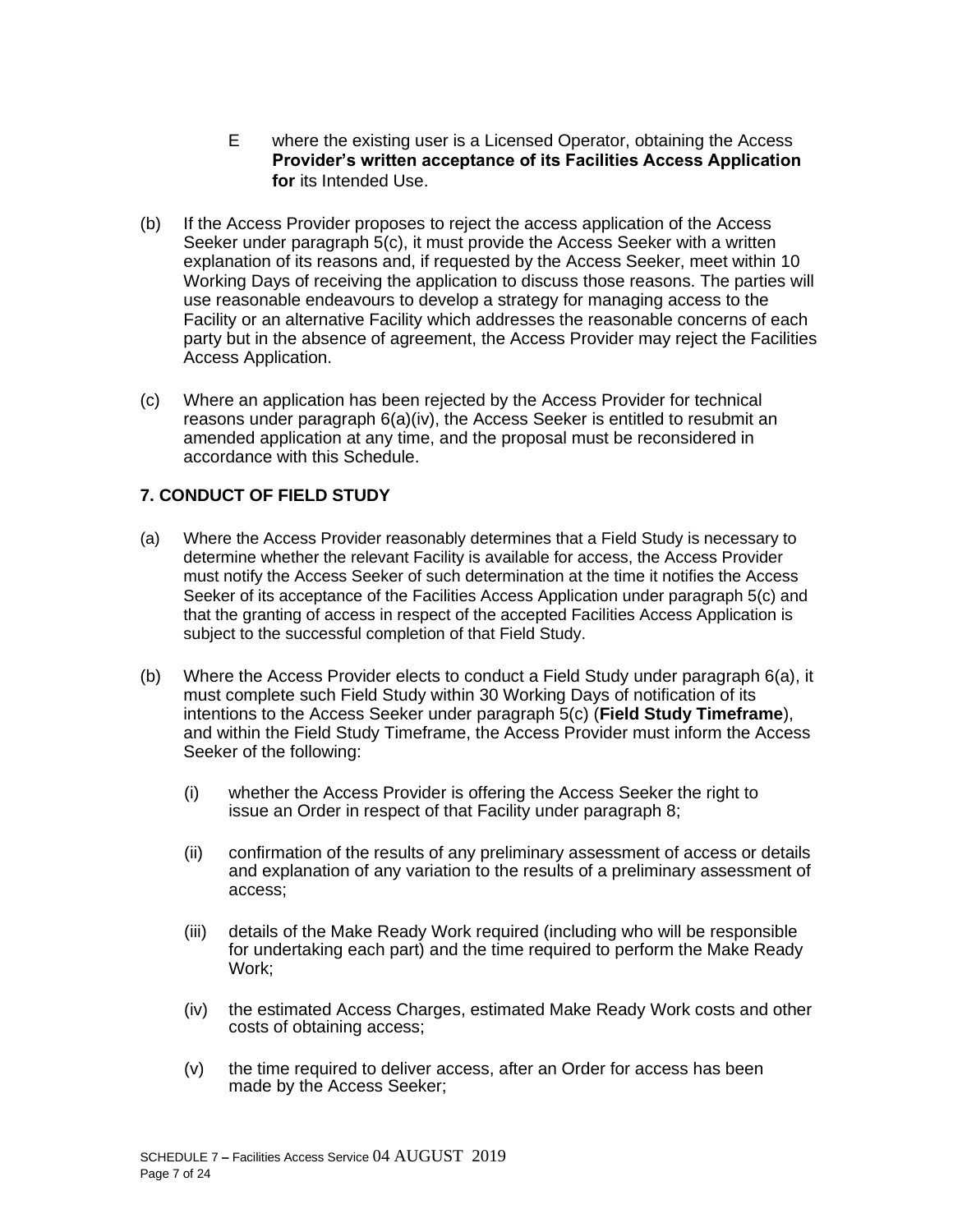### (vi) the **Facility's security classification for physical access purposes;** and

- (vii) other matters as determined by the Access Provider from time to time.
- (c) If the Access Provider considers that it is unable to complete the Field Study within the Field Study Timeframe, the Access Provider must notify the Access Seeker that an extension of the Field Study Timeframe is necessary and the anticipated duration of that extension. Such notice is to be given prior to the expiry of the Field Study Timeframe (or the extension of the Field Study Timeframe, as the case may be).
- (d) Where the Access Provider is required by law to provide Access Services, it shall estimate its Make Ready Work costs in accordance with a schedule of costs for time and materials set out at Annex 1 to Schedule 3.
- (e) Upon reasonable notice to the Access Provider, the Access Seeker shall have the right either to supply to the Access Provider its own materials of the same, or **materially the same, type and quality as the Access Provider's materials**  detailed in the Field Study for use in any Make Ready Work or, where reasonably practicable, to carry out the whole or any part of the Make Ready Work itself as a sub-contractor to the Access Provider subject to fair and reasonable terms and conditions for the provision of that sub-contracted Make Ready Work.

### **8. ORDER FOR ACCESS TO FACILITY**

- (a) Where the Access Provider has notified the Access Seeker under paragraph 7(b) that it is offering the Access Seeker the right to issue an Order in respect of a facility and if the Access Seeker wishes to lodge an Order for access to a Facility, it must do so within *30 Working Days* of being so advised by the Access Provider.
- (b) An Order must be consistent with the Equipment, plant, work, costs and charge details specified in the Field Study. If the Access Provider determines that an Order, in whole or part, is inconsistent with the relevant Field Study, the Access Seeker must rectify any deficiencies within *2 Working Days* of being notified of such deficiencies by the Access Provider.
- (c) The Order must be in writing and specify:
	- (i) the term of access requested;
	- (ii) any reasonable written instructions applicable to the installation of Equipment;
	- (iii) a description of the Equipment to be installed by the Access Seeker and a description of the Facility; and
	- (iv) the required delivery date and physical arrangements for access to the Facility and the Equipment to be installed by the Access Seeker.
- (d) The Access Provider must give written acknowledgment of the receipt of that Order and provide a response (**Order Response**) within 10 Working Days of receipt. The Order Response must specify:
	- (i) details of Make Ready Work;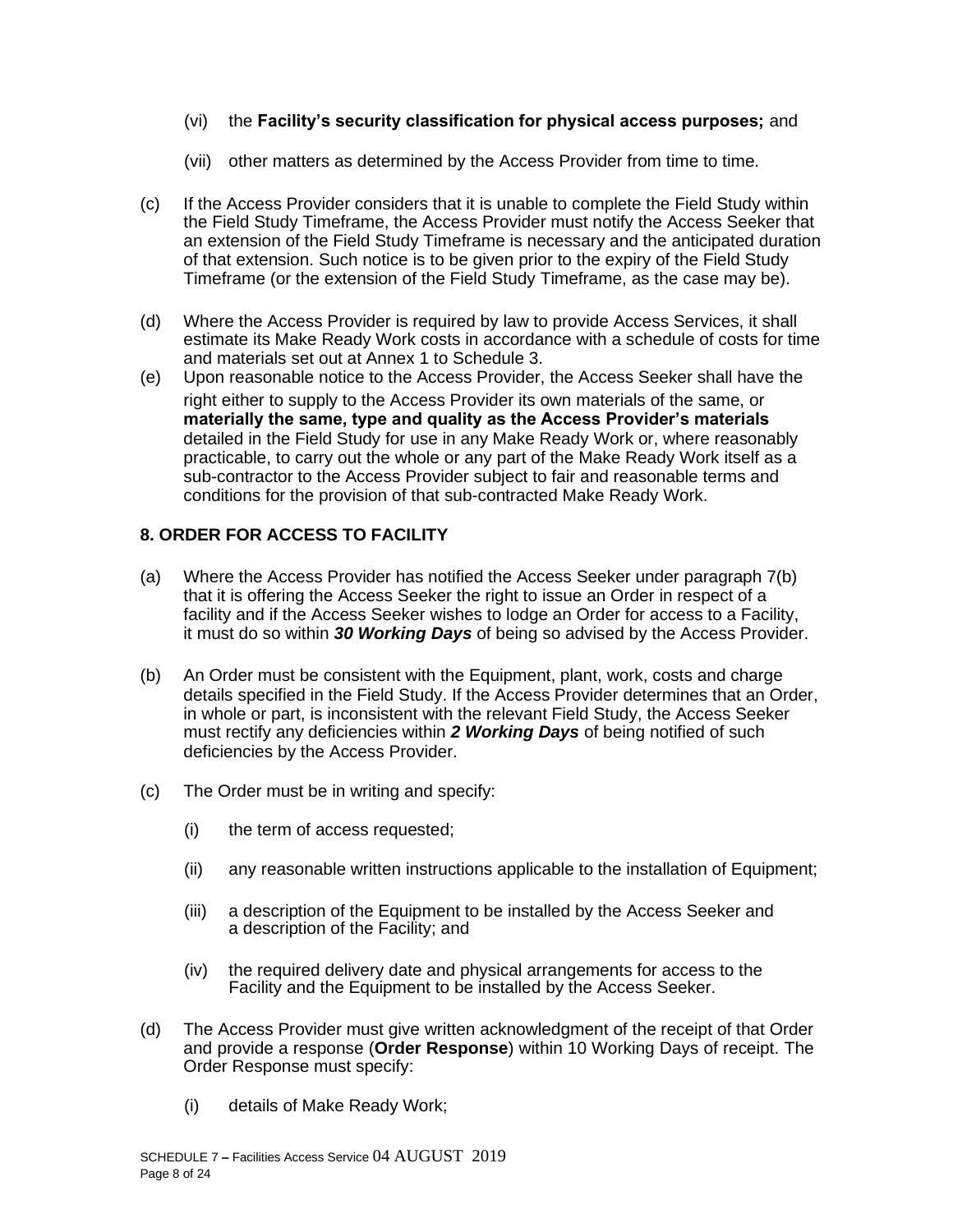- (ii) the applicable Access Charges;
- (iii) the description of the Facility to which access is sought and the Equipment to be installed by the Access Seeker;
- (iv) the date upon which access will be provided (**Advised Delivery Date**); and
- (v) any instructions applicable to the Equipment to be installed by the Access Seeker.
- (e) If the Access Seeker cancels or varies an Order between the date of acceptance and the Advised Delivery Date, the Access Seeker must pay the amount of any loss suffered by the Access Provider. In this paragraph, **"loss" means:**
	- (i) the costs which have been reasonably incurred by the Access Provider on the basis of the Order and which will not be otherwise reimbursed following the cancellation of the Order; and
	- (ii) the costs of capital relating to the holding of Equipment or space on the Facility until use, disposal or reuse, and any costs reasonably incurred in arranging for such use, disposal or reuse.

### **9. GRANTING OF ACCESS**

- (a) If the Access Provider accepts an Order in respect of a Facility, the Access Provider must:
	- (i) continue, where relevant, to hold the Facility Lease for the Facility and will be the sole lessee under the Facility Lease and the Access Seeker must not object to the continuation of any existing Facility Sub-Leases already granted in respect of the Facility; and
	- (ii) grant to the Access Seeker a Facility Sub-Lease of an agreed part of the Facility to enable the Access Seeker to install, use and maintain its Equipment on the Facility;
- (b) Unless the Access Seeker agrees otherwise, the term of the Facility Sub-Lease will be as specified in the Facility Sub-Lease.
- (c) Where the Access Provider owns the existing Facility, the term of the Facility Lease will be as specified in the Facility Lease.
- (d) In relation to the Access Provider accepting an Order in respect of a Radiocommunications Site only, the Access Provider must continue to own any Towers on a Radiocommunications Site which is to be a Shared Facility.
- (e) The parties will endeavour to ensure that a Facility Lease or Facility Sub-Lease is executed before any Make Ready Work commences. The Access Provider must prepare the draft Lease or Sub-Lease as the case may be. Where at the time of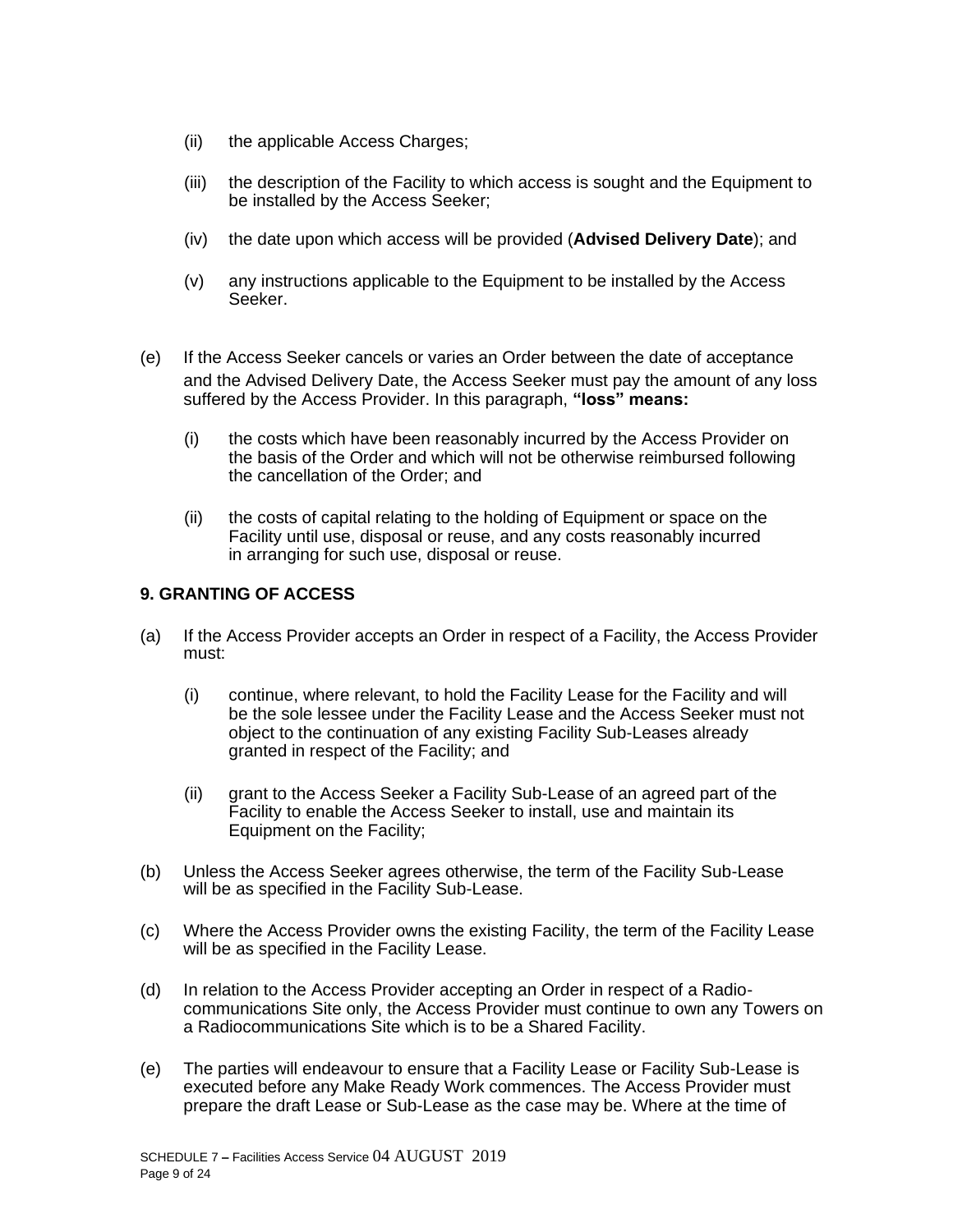access to the Facility a formal Facility Lease or Facility Sub-Lease has not been executed, the Access Seeker will be deemed to be bound by the terms and obligations of the proposed Facility Lease or Facility Sub-Lease at the material time.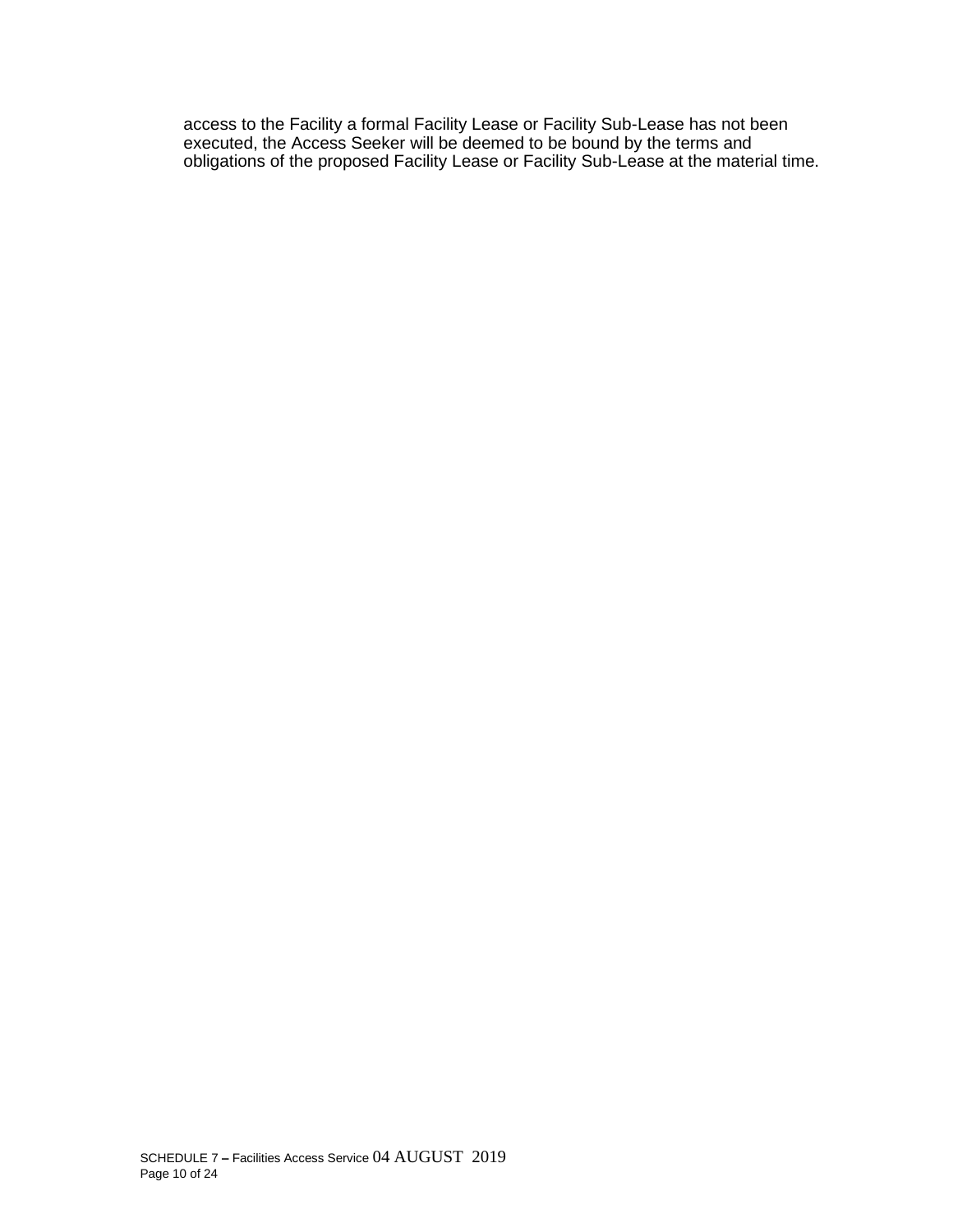#### **10. RULES FOR SYNCHRONISATION OF THE FACILITY SUB-LEASE TERMS WITH THE HEAD LEASE TERM**

The following rules will apply in synchronising the Facility Sub-Lease terms with the term of the head lease:

- (a) each Facility Sub-Lease must expire one day before the head lease out of which it is granted;
- (b) each Facility Sub-Lease must only be supported by one head lease term;
- (c) the commencement date of the first Facility Sub-Lease term (which will be the earlier of the date of execution of the Facility Sub-Lease or the date of delivery of possession) will be the same date of the month as the date of the month that the supporting head lease commenced, irrespective of the day in the month that delivery of possession occurs under the Facility Sub-Lease;
- (d) the initial Ongoing Access Fee of the Facility Sub-Lease commences from the commencement date stated in the Facility Sub-Lease and not the subsequent date of the delivery of possession; and
- (e) if the Access Provider has entered into sequential head leases in respect of a site, or one head lease with sequential terms, the Access Seeker shall have the right to enter into sequential subleases or one sublease with sequential terms, each sublease to comply with paragraphs (a) to (d) above in respect of the relevant head lease. Nothing in this paragraph shall **constrain the Access Provider's ability to** terminate any head lease, or give notice to the Lessor that any head lease will not commence, or give notice to the Lessor that any further term of a head lease will not commence.

### **11. POWER**

- (a) Unless otherwise agreed, and to the extent permitted by the relevant authority, the Access Seeker must make its own arrangements for electric power (**Power**) at its own cost, including, but not limited to, its own Power main, Power feed, Power meter or meters and associated Power infrastructure (**Power Supply**).
- (b) In the event that the relevant authority under paragraph (a) is not prepared to provide the Access Seeker with a separate Power feed in respect of the Facility, the Access Provider will, where practicable, permit the Access Seeker to share the Power Supply in return for a reasonable increase in the Ongoing Access Fees payable, calculated reasonably by the Access Provider at the time that the request to share the Power Supply is made, by reference to the cost at which the Access Provider is supplied the Power. The Access Seeker will pay all costs, expenses and charges incurred by reason of establishing the Power Supply as a shared Power Supply.

## **12. STANDARD TERM OF ACCESS**

Unless otherwise agreed between the parties, a standard term of access to a particular Facility is the least of: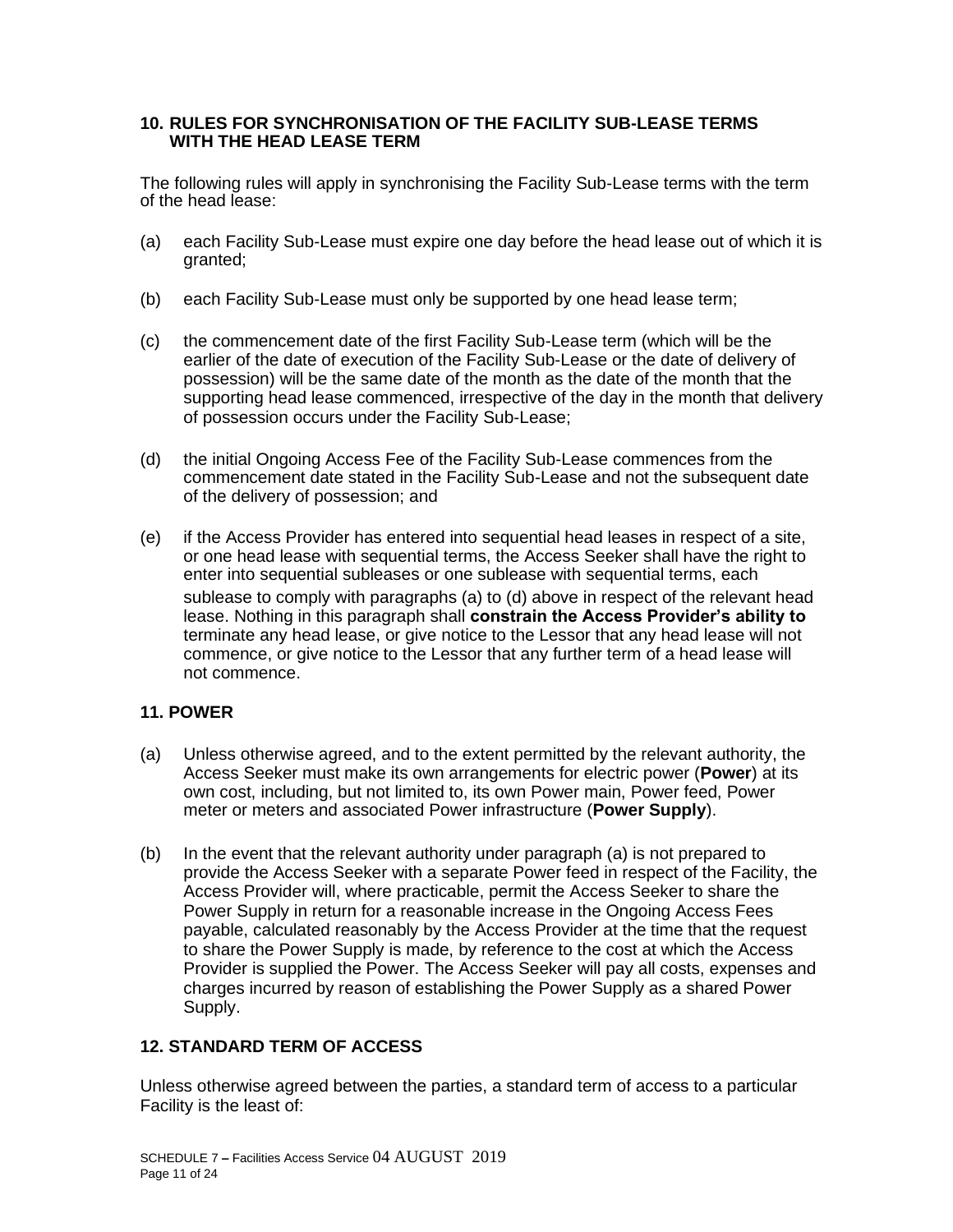- (a) 8 years;
- (b) **the term of the Access Provider's rights of tenure in respect of that Facility;** and
- (c) the period equal to the remaining economic life of the Facility, as estimated by the Access Provider (and as notified to the Access Seeker at the time of application if that estimation is less than 8 years).

### **13. PERMITS AND APPROVALS**

### 13.1 **Access Seeker's responsibility**

If it is necessary to obtain permits, approvals or licences required from any governmental, regulatory or public authority, agency or body (**Third Party Regulatory Approvals**) in relation to any Make Ready Work or the installation, repair, testing, operation, maintenance or removal of Equipment, the Access Seeker must use its reasonable endeavours to obtain the Third Party Regulatory Approvals, and will bear the cost of obtaining those Third Party Regulatory Approvals, unless the relevant law or government regulation requires that the Access Provider obtains it, in which case the Access Provider must use its reasonable **endeavours to do so, but at the Access Seeker's expense.**

### 13.2 **Co-operation from the Access Provider**

Each party will provide all co-operation that the other party reasonably requires to obtain any approvals under paragraph 13.1 and must do so in a timely fashion and in a manner consistent with its own operations. If any approvals cannot be obtained, the parties must not carry out the activity for which approval has been refused.

### **14. PERFORMANCE OF MAKE READY WORK**

- (a) The Access Provider will:
	- (i) take all reasonable steps to ensure that all Make Ready Work is carried out so far as practicable, within the construction timetable and cost estimates forming part of the Field Study; and
	- (ii) notify the Access Seeker of any delays which it anticipates as soon as practicable after becoming aware that such delays may occur.

(b) If, after the commencement of Make Ready Work, the Access Provider determines that the actual cost of carrying out the Make Ready Work is likely to exceed, by more than 15%, the Make Ready Work costs specified in the Order Response:

- (i) the Access Provider may immediately suspend all Make Ready Work and advise the Access Seeker accordingly;
- (ii) **as soon as practicable, the Access Provider must provide a "Work Variation Report" to** the Access Seeker setting out the nature and extent of additional Make Ready Work, revised Make Ready Work costs and any revised Advised Delivery Date; and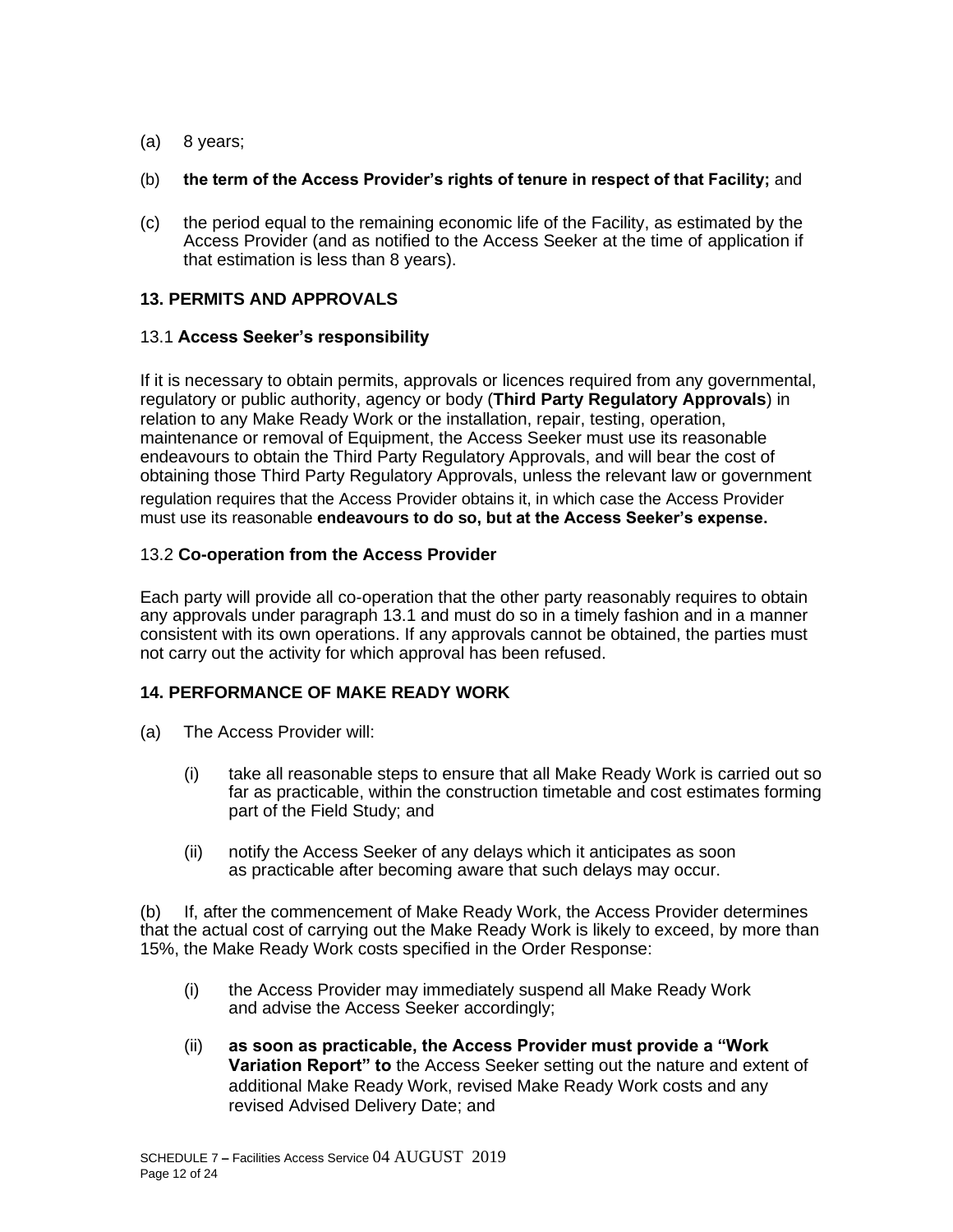- (iii) upon receipt of a Work Variation Report, the Access Seeker must either request the Access Provider to carry out the Make Ready Work at the revised Make Ready Work costs (and/or by the revised Advised Delivery Date) or inform the Access Provider that it does not wish to proceed with the Make Ready Work. In regard to the latter, the Access Seeker must pay Make Ready Work costs to the extent then incurred by the Access Provider.
- (c) The Access Provider will not incur any penalty or liability to the Access Seeker by reason of any suspension of Make Ready Work pursuant to this paragraph and the Advised Delivery Date will, to the extent required, be adjusted to take into account the additions to, or variations in, Make Ready Work.
- (d) For the avoidance of doubt, the parties agree that in addition to the Make Ready Work costs specified in the Order Response, the Access Seeker will bear any additional Make Ready Work costs which do not exceed 15% of the estimated Make Ready Work costs.

### **15. DELIVERY OF ACCESS**

- (a) Prior to the delivery of access to the Facility, the Access Provider must perform all Make Ready Work which it has agreed to perform, and perform that work as soon as reasonably practicable.
- (b) After it completes the Make Ready Work, the Access Provider must notify the Access Seeker of the Advised Delivery Date, which may be different to that specified in the Order Response.
- (c) The Access Provider is not obliged to deliver access on the Advised Delivery Date if Make Ready Work cannot be reasonably completed, due to unforseen c**ircumstances or circumstances beyond the Access Provider'**s control before that date, and notice has been given to the Access Seeker, in which case access will be delivered as soon as reasonably practicable after the Advised Delivery Date.
- (d) The Access Provider may depart from the Field Study provided that the variation **does not have a material impact on the Access Seeker's use of** Equipment or cost. Where any such variations are likely to have a material impact on the Access **Seeker's use of Equipment, the Access Provider must** give prior notice to the Access Seeker in respect of such material impact.
- (e) The Access Seeker must deliver to the Access Provider all plant and Equipment of the Access Seeker to be installed by the Access Provider in a timely manner which allows the Access Provider to comply with all timeframes in the Field Study.
- (f) Subject to paragraph (g), the Access Seeker must install and test its Equipment in accordance with the work plan included in its Facilities Access Application and within 3 months of the completion of Make Ready Work. The Access Seeker will be responsible for the testing of its Equipment. The Access Provider, at the Access **Seeker's cost, may provide any reasonable** assistance required for such testing.
- (g) The Access Seeker must contract with the Access Provider for the installation of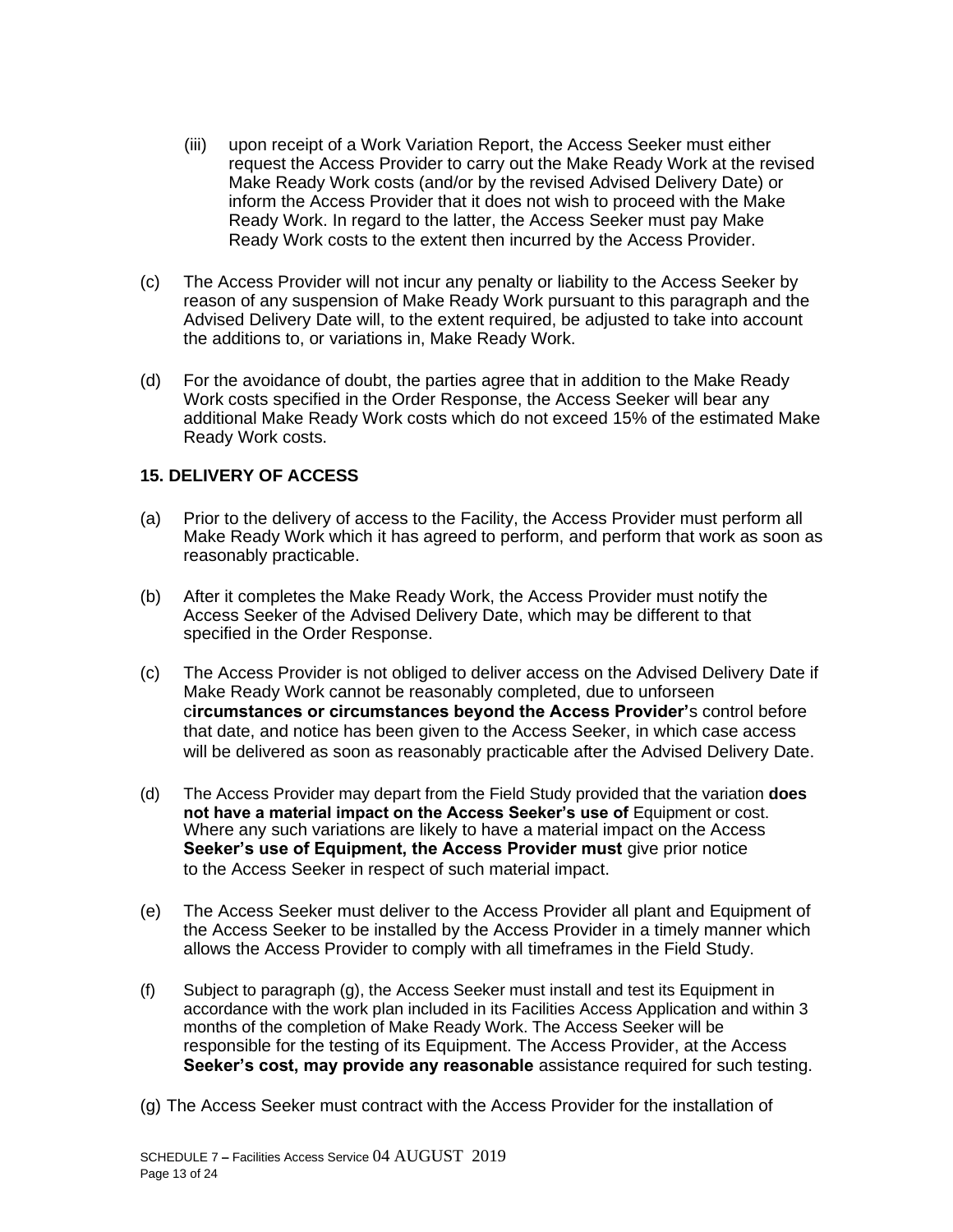equipment on any Facility which is a Tower on a time and materials basis.

### **16. COMPLETION INSPECTION**

- (a) Unless the parties otherwise agree, upon completion of installation work by the Access Seeker, there must be a joint on-site inspection between the Access Provider and Access Seeker to ensure that Make Ready Work and installation work have been satisfactorily completed and to agree whether access and installed Equipment have been provided in accordance with the details of the approved Facilities Access Application.
- (b) The scope of the completion inspection is to be agreed by the parties.
- (c) If the Make Ready Work and Equipment installation have not been satisfactorily completed, the parties must agree what remedial work is required and carry out that remedial work. Following completion of any remedial work, the parties must hold a further meeting to confirm the satisfactory completion of the Make Ready Work and Equipment installation. The remedial Make Ready Work (but not the Equipment installation) will only be performed by and/or at any cost to the Access Provider if such work is required because the Access Provider has not performed Make Ready Work specified in the Field Study.

### **17. MAINTENANCE, EQUIPMENT REPLACEMENT AND INTERFERENCE**

#### 17.1 **General principles**

- (a) Each party is responsible for the maintenance and safe operation of its Equipment, provided that the Access Seeker must contract with the Access Provider for the.Access Provider to perform all maintenance of any Equipment which is located on a Facility which is a Tower.
- (b) The Access Provider is responsible for maintaining each Shared Facility in a safe and operable condition and must, within a reasonable time of a request by the Access Seeker that it do so, provide satisfactory evidence of certification of all reasonable or necessary maintenance and safety checks and inspections.

### 17.2 **Facility and equipment protection**

Each party must take all reasonable and necessary steps to ensure that its Equipment does

not:

- (a) endanger the safety or health of the officers, employees, contractors or agents or customers of the other party; or
- (b) damage, interfere with or cause any deterioration in the operation of the other **party's Facility or Equipment.**

### 17.3 **Co-ordination of maintenance**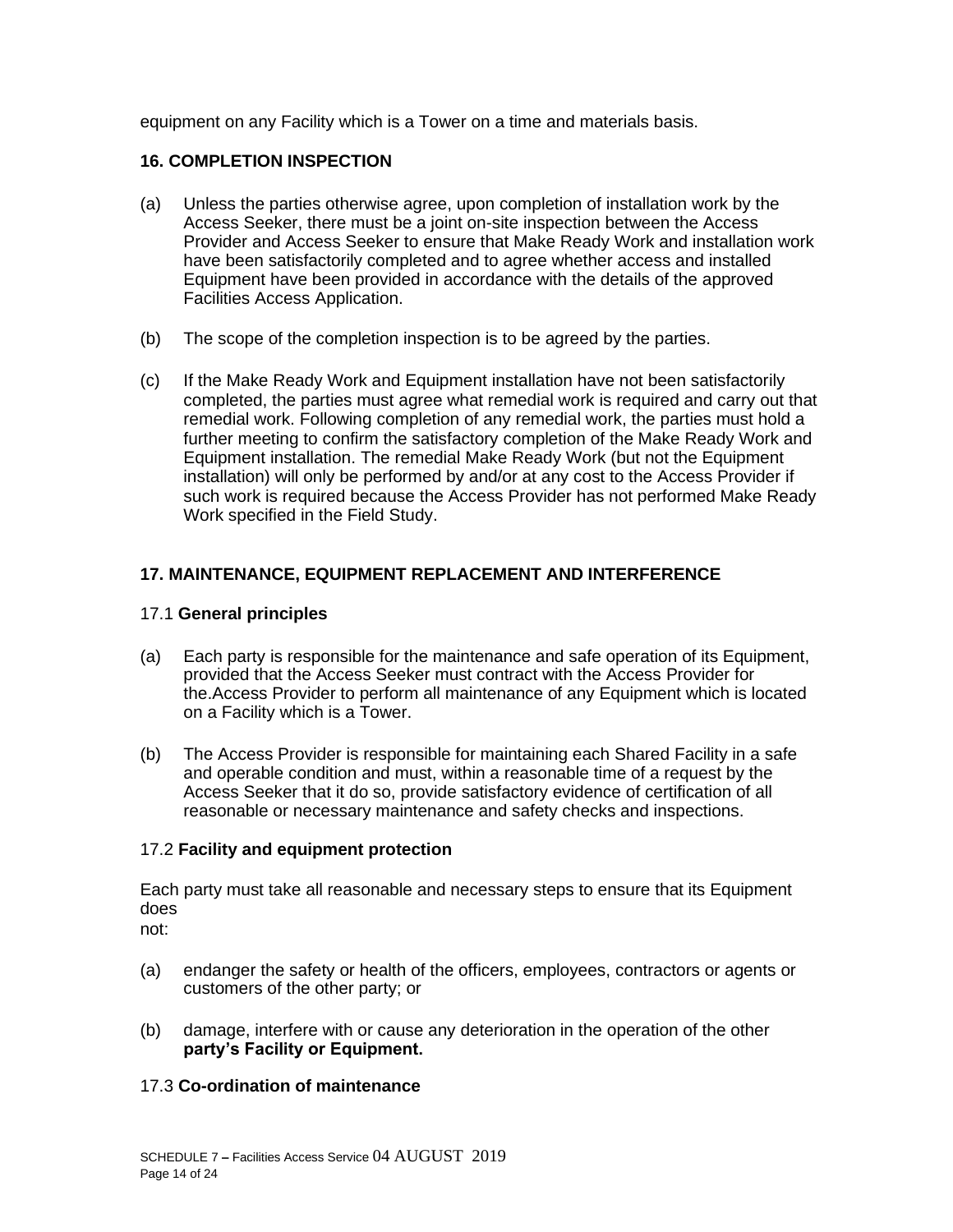**The parties recognise that maintenance of one party's Equipment in a Shared Facility may unavoidably require Outages to the other party's Equipment. The parties intend that any** maintenance work in such Shared Facility should be planned to cause minimum disruption to **each party's services. To this end, the parties will comply with the procedures for** coordinated scheduling of maintenance of their respective Equipment as set out in this paragraph.

### 17.4 **Access windows**

The Access Provider will, following consultation with the Access Seeker, schedule Access Windows within which the parties will undertake their regularly scheduled work on the Equipment and, in the case of the Access Provider, the Shared Facility. Access Windows must be scheduled in accordance with the principle that they are to occur at a time when **each party's Equipment is carrying the least traffic but also at a time when it is reasonably** practical to perform maintenance work and provide the required access. Any installation work required, or switch offs should be performed within the Access Windows. Unless otherwise agreed, the Access Seeker must negotiate any switch offs of any Equipment of a third party necessary as a result of the installation or maintenance of the Access **Seeker's** Equipment, with that third party.

### 17.5 **Unscheduled maintenance**

The parties will comply with the procedures in paragraph 17.6(a) in respect of the performance of any unscheduled maintenance by a party outside an Access Window. As a general principle, if the parties agree that maintenance work can be reasonably delayed until the next Access Window, then it should be delayed.

### 17.6 **Emergency procedures**

- (a) For the purposes of the Access Provider undertaking Emergency Work in relation to a Shared Facility, if the Equipment of the Access Seeker has to be turned off or turned down or the Access Provider requires assistance in relation to the Access **Seeker's Equipment, the Access Provider will notify** the Access Seeker and the Access Seeker will dispatch personnel on an emergency basis to the Shared Facility in accordance with the same procedures and timeframes as the Access Seeker would respond to an emergency relating to its own Equipment at that Shared Facility.
- (b) If the Access Provider becomes aware of a fault, defect or problem with the Access **Seeker's Equipment or other facilities located in a Shared Facility** which causes, or there is a reasonable risk that it might cause, damage to the Shared Facility or to **either party's Equipment, the Ac**cess Provider:
	- (i) must notify the other party as soon as practicable; and
	- (ii) where there is an immediate risk of personal injury or significant property **damage (including to the other party's or third party's** Equipment), may take interim measures reasonably necessary in **relation to the other party's** Equipment to prevent such injury or damage, pending the attendance by the **other party's personnel to** perform the required corrective work.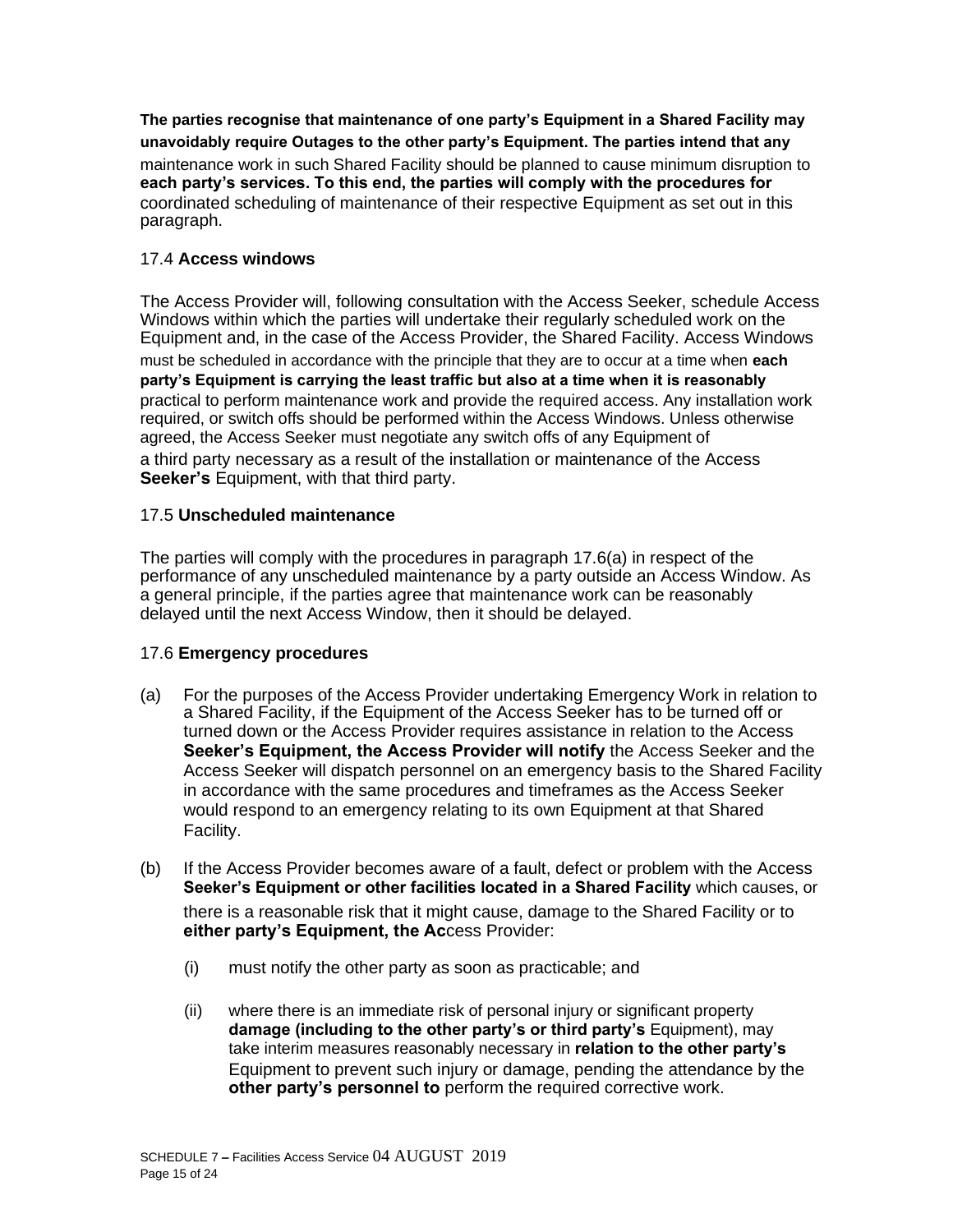#### 17.7 **Relocation**

- (a) **Once the location of the Access Seeker's** Equipment on a Shared Facility has been determined, and any part of it is installed, the Access Provider may only with the consent of the Access Seeker (such consent not to be unreasonably withheld), require that it be relocated elsewhere upon that Facility.
- (b) The Access Seeker is not required to consent to the relocation of its Equipment unless:
	- (i) the Access Provider pays the reasonable cost of such relocation; and
	- (ii) **the proposed new location of the Access Seeker's Equipment does** not result in a material reduction of amenity (including technical, operational and maintenance capability) in the use of that Equipment.

### 17.8 **Replacement of equipment**

- (a) On giving *10 Working Days'* prior written notice to the Access Provider, the Access Seeker may replace Equipment currently located in a Shared Facility with similar or new design Equipment or other facilities if all of the conditions in paragraph 17.8 (b)(i) to (v) are satisfied, unless the parties have agreed otherwise in a Facilities Access Application.
- (b) The Access Provider must agree (such agreement not to be unreasonably withheld) that the replacement Equipment will not result in or cause:
	- (i) significant difficulties of a technical or engineering nature;
	- (ii) significant interference with the delivery of telecommunications services supplied by the parties or other Licensed Operators;
	- (iii) significant additional space requirements;
	- (iv) significant interference with any Equipment of the parties or third parties located at or in the Shared Facility such that the performance level of the **Equipment or Facility falls below the Access Provider's** standards in the case **of the Access Provider's Equipment or below** accepted industry standards in the case of all other Equipment; or
	- (v) a significant threat to the health or safety of persons who operate, or work on, or are near, the Shared Facility.
	- (c) The replacement work must take place within an Access Window or some other time agreed to by the parties and all third parties which share that Facility.
	- (d) The Access Seeker must contract with the Access Provider for the replacement of Equipment at any Facility which is a Tower.

#### 17.9 **Additional equipment**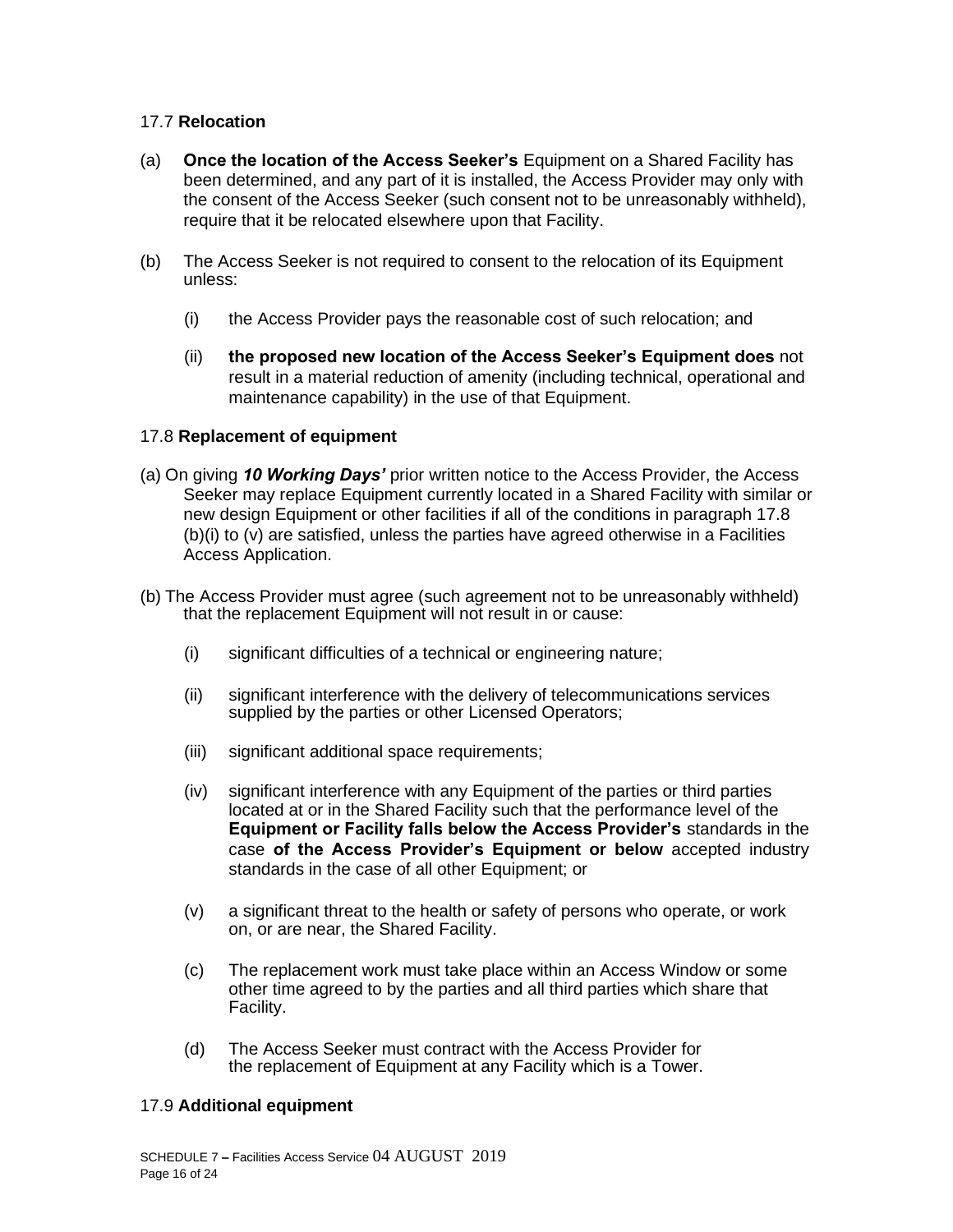The Access Seeker may only install Additional Equipment in a Shared Facility by submitting and gaining approval of a Facilities Access Application in accordance with this Schedule.

#### 17.10 **Interference**

- (a) Neither party must do anything, or knowingly permit any third party to do anything, in a Shared Facility which causes interference which materially obstructs, interrupts or impedes the continuous use or operation of the Equipment of the parties installed in **the Facility, or a third party's Equipment.**
- (b) In the event of one party advising the other of any interference allegedly caused by a breach by that party of paragraph (a), subject to paragraphs (d) and (e),that party must expeditiously remedy such a breach.
- (c) In addition to the obligations under paragraph (b), if the advice of any interference is given within one week of:
	- (i) the other party installing new or additional Equipment; or
	- (ii) the other party commissioning new or additional Equipment, then that other party must remedy that breach as soon as possible and, in any event, within 24 hours.
- (d) If, within 48 hours after receiving notification of the interference, a party is not able to reasonably demonstrate that the interference is not being caused by **that party's use** of the Shared Facility, the parties will appoint an independent expert (and, in the absence of such agreement, an expert appointed by the president of the Bahrain branch of the Institute of Electrical Engineers or if that is not possible, another independent engineering association in the Gulf region nominated by the Access Provider) to determine the cause of the interference and, if caused by either party, how the interference is to be eliminated. The independent expert must make that determination within 72 hours of being appointed unless otherwise agreed. The parties agree to provide the independent expert with all information within their control and relevant to the interference.
- (e) Subject to paragraph (g), if the determination of the independent expert is that the Access Seeker is causing the interference and that to eliminate such interference **requires removing, relocating or modifying the Access Seeker's** Equipment, the Access Seeker must do so within 48 hours of the independent expert notifying the parties of its determination and the Access Seeker must bear all costs of this work.
- (f) Subject to paragraph (g), if the determination of the independent expert is that the **Access Provider's Equipment is causing the interference, the Access** Provider will use all reasonable endeavours to eliminate such interference and where the Access Provider is unable to eliminate such interference, the Access Provider may require the Access Seeker to remove, relocate or **modify the Access Seeker's Equipment** and the Access Provider will bear all reasonable costs of the Access Seeker in complying with any such requirement.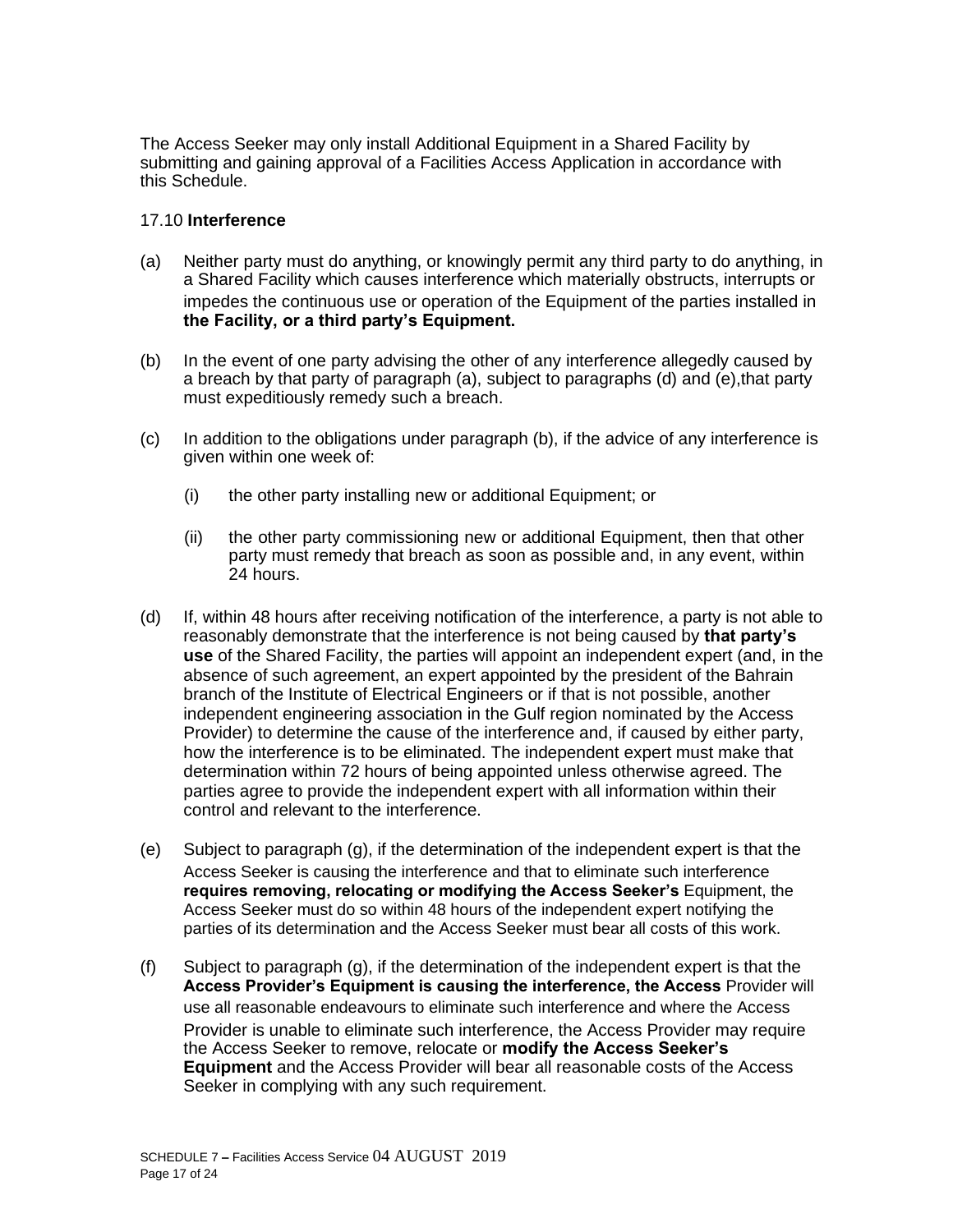- (g) The Access Provider will, at the expense of the Access Seeker, accept a surrender or a variation of the Facility Lease or Facility Sub-Lease if such surrender or variation is reasonably required as a result of the determination of the independent expert and the Access Provider will pay the Access Seeker a pro rata refund to cover unused amounts paid in advance to the Access Provider less any amount in respect of any loss suffered by the Access Provider from such surrender or variation of the Facility Lease or Facility Sub-**Lease. In this paragraph, "loss" means:**
	- (i) the costs which have been reasonably incurred by the Access Provider which will not be otherwise reimbursed following the surrender or a variation of the Facility Lease or Facility Sub-Lease; and
	- (ii) the costs of capital relating to the holding of Equipment or space on the Facility until use, disposal or reuse, and any costs reasonably incurred in arranging for such use, disposal or reuse.

The parties agree that any charges imposed by the Access Provider under this paragraph represent a genuine pre-estimate of the loss the Access Provider will suffer and are not a penalty.

#### 17.11 **Third party equipment**

- (a) Subject to paragraph (b), the Access Provider may agree to a third party installing **Equipment in a Shared Facility, provided that the third party's** Equipment does not interfere in a material way with any of the Access **Seeker's Equipment. The Access** Provider must otherwise consult with the Access Seeker.
- (b) The Access Provider may without notice to the Access Provider agree to any governmental, regulatory or public authority, agency or body installing any equipment of any kind in a Shared Facility for the provision of emergency services, national defence or any other public service and the Access Provider shall not in any way be liable to the Access Seeker for any interference which such equipment may **cause to the Access Seeker's** Equipment and the Access Seeker must do all things necessary to ensure **that the Access Seeker's Equipment do not in any way interfere** with such equipment.
- (c) The Access Seeker will not be responsible for the costs of installing third party Equipment, or installation and maintenance of the third party Equipment.
- (d) The Access Provider will use all reasonable endeavours to make it a condition of giving permission to a third party to install its Equipment in the Shared Facility, that the third party agrees to comply with terms consistent with paragraph 17.10 in **relation to the third party's use of the Shared Facility** and further to include suitable indemnities by the third party against damage to persons or property affording protection for liability or loss to all persons who share the Facility. The Access Provider will notify the Access Seeker if **unable to obtain the third party's agreement** to such terms.
- (e) If the Equipment of a third party needs to be moved, powered down or turned off in order for the Access Seeker to install or maintain its Equipment, the Access Seeker will be responsible for liaising with that third party and the Access Provider will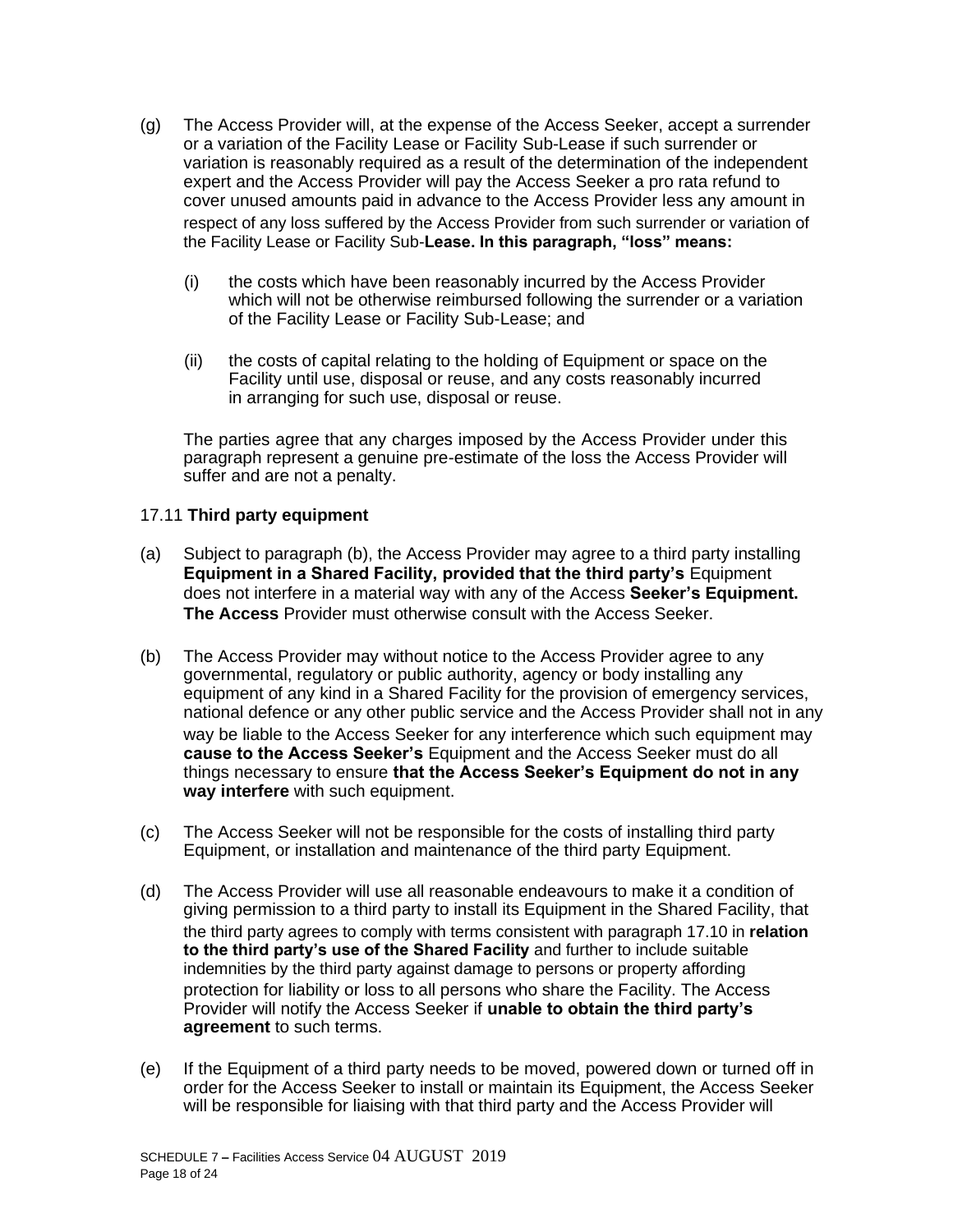provide the Access Seeker with the details of the third party. The Access Seeker must reimburse or pay all costs paid or payable by the Access Provider in relation to the movement, power down or turn off **of the third party's Equipment in these** circumstances.

#### **18. INSURANCE**

- (a) The Access Provider may in writing require the Access Seeker to maintain higher insurance coverage than that required under Clause 17.18 of the Supply Terms where the Access Provider reasonably believes that such higher insurance coverage is **necessary given the level and nature of the Access Seeker's access to** the **Access Provider's Facilities. Where the Access Provider requires** the Access Seeker to maintain higher insurance coverage under this paragraph, the Access Seeker must comply with any such requirements within 30 Working Days of being so notified by the Access Provider.
- (b) On request by the Access Provider, the Access Seeker must immediately produce evidence that it has complied and is continuing to comply with its obligations under paragraph 18(a).

#### **19. SUSPENSION AND TERMINATION**

#### 19.1 **Suspension**

The parties agree that the rights of suspension and termination under clauses 9 and 10 of the Supply Terms in respect of a Service under this Schedule includes the right to suspend or terminate some or all Facility Leases or Facility Sub-Leases at the sole discretion of the Access Provider.

#### 19.2 **Completion of suspension**

The Access Provider must provide the Access Seeker with access to the relevant Facility as soon as practicable after there no longer exists a reason for suspension and must do so at a reasonable cost to the Access Seeker.

#### 19.3 **Related agreements**

If the term of any Facility Lease or Facility Sub-Lease continues after the expiry or termination of this Schedule, then to the extent relevant to those agreements the provisions of this Schedule shall continue to apply.

### **20. TERMINATION BY THE ACCESS PROVIDER**

- (a) If the Access Provider:
	- (i) intends to decommission the Facility and terminate the provision of access to t that Facility; and
	- (ii) the Access Seeker wishes to continue to use the Facility, then the Access Provider must: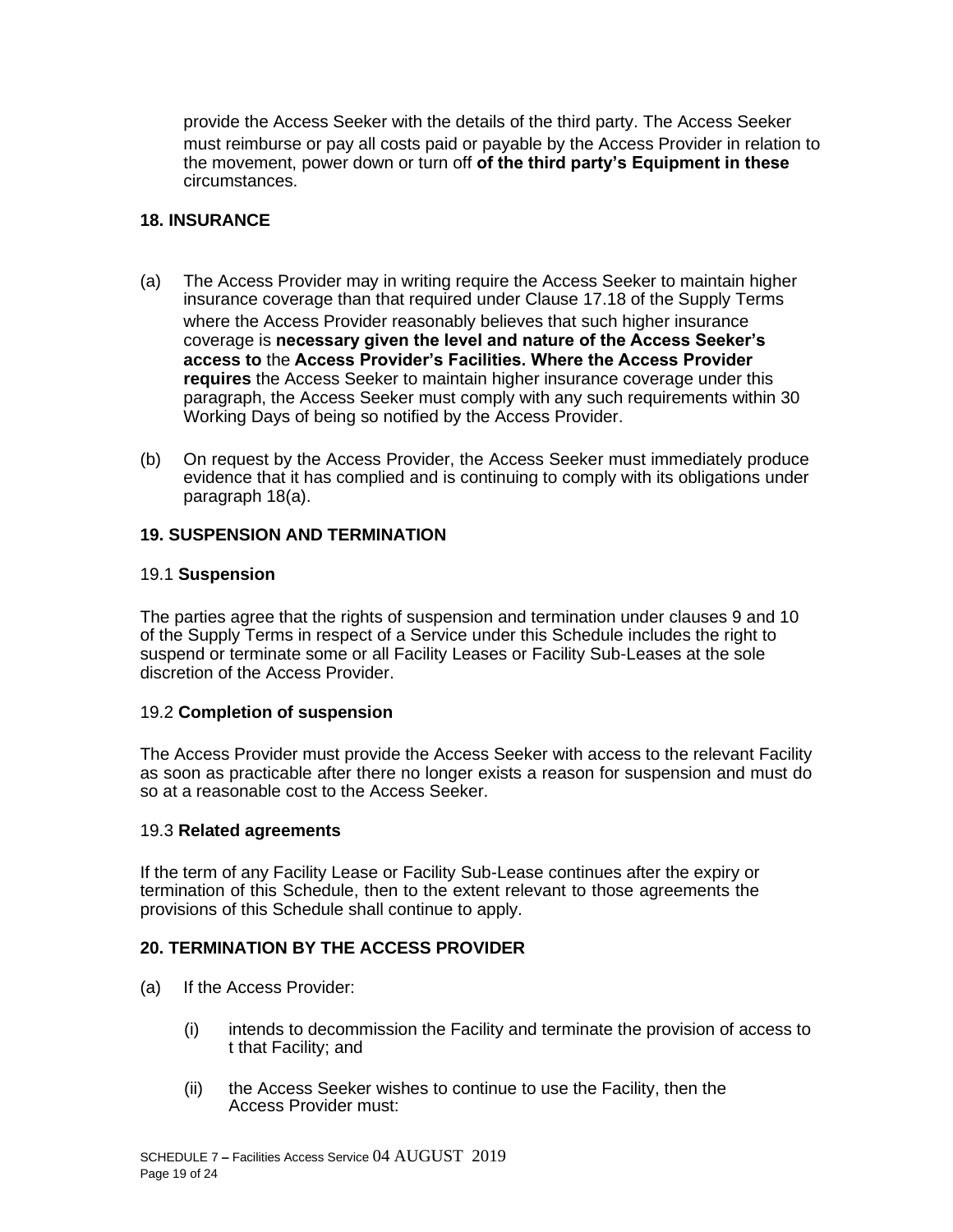- A release the Access Seeker from the Facility Sub-Lease and upon vacation of the Facility by the Access Provider, any obligations under this Schedule in respect of that Facility;
- B where there is more than one Access Seeker sharing the Facility, permit the Access Seeker that was the first Licensed Operator to share the Facility (and if shared initially by more than one Access Seeker, by agreement between the Access Seekers) to take an assignment of or novate the Facility Lease from the Access Provider;
- C indemnify the Access Seeker against any claims by the Lessor or any **other**  person in respect of the Access Provider's use of the Facility; and
- D make reasonable endeavours to incorporate this paragraph 20 into any negotiations with the Lessor regarding the execution or the renegotiation of the Facility Lease.
- (b) The Access Seeker, where it takes an assignment or novation of the Facility Lease, indemnifies the Access Provider against any claims, damages, expenses or liabilities in respect of the Facility arising after the date of the assignment or novation.

### **21. TERMINATION BY ACCESS SEEKER**

If the Access Seeker decides to cease using a Shared Facility and the Access Provider wishes to continue using the Facility, the Access Seeker indemnifies the Access Provider **against any claims by the Lessor or any other person in respect of the Access Seeker's** use of the Facility, or the termination of the Facility Lease or Facility Sub-Lease.

### **22. CONSEQUENCES OF EXPIRY OR TERMINATION**

- (a) Where a Facility Lease or Facility Sub-Lease has expired or terminated early including as a result of termination of this Schedule, the Access Seeker must:
	- (i) **immediately remove the Access Seeker's Equipment from the** relevant Facility, except where the Facility is a Tower in which case the Access Seeker must contract with the Access provider to remove **the Access Seeker's Equipment;**
	- (ii) reinstate the Facility to the same standard, style and condition as existed prior **to the installation of the Access Seeker's Equipment;** and
	- (iii) do such other acts, matters and things as the parties may agree, and the Access Provider must allow the Access Seeker to enter onto the land on which the Facility is located in order to do so.
- (b) If the Access Seeker fails to comply with paragraph 22(a) within 20 Working Days of such termination, the Access Provider may enter the Premises on reasonable notice for the purposes of carrying out any necessary disconnection works.
- (c) All reasonable costs of the disconnection described in paragraph 22(b) must be paid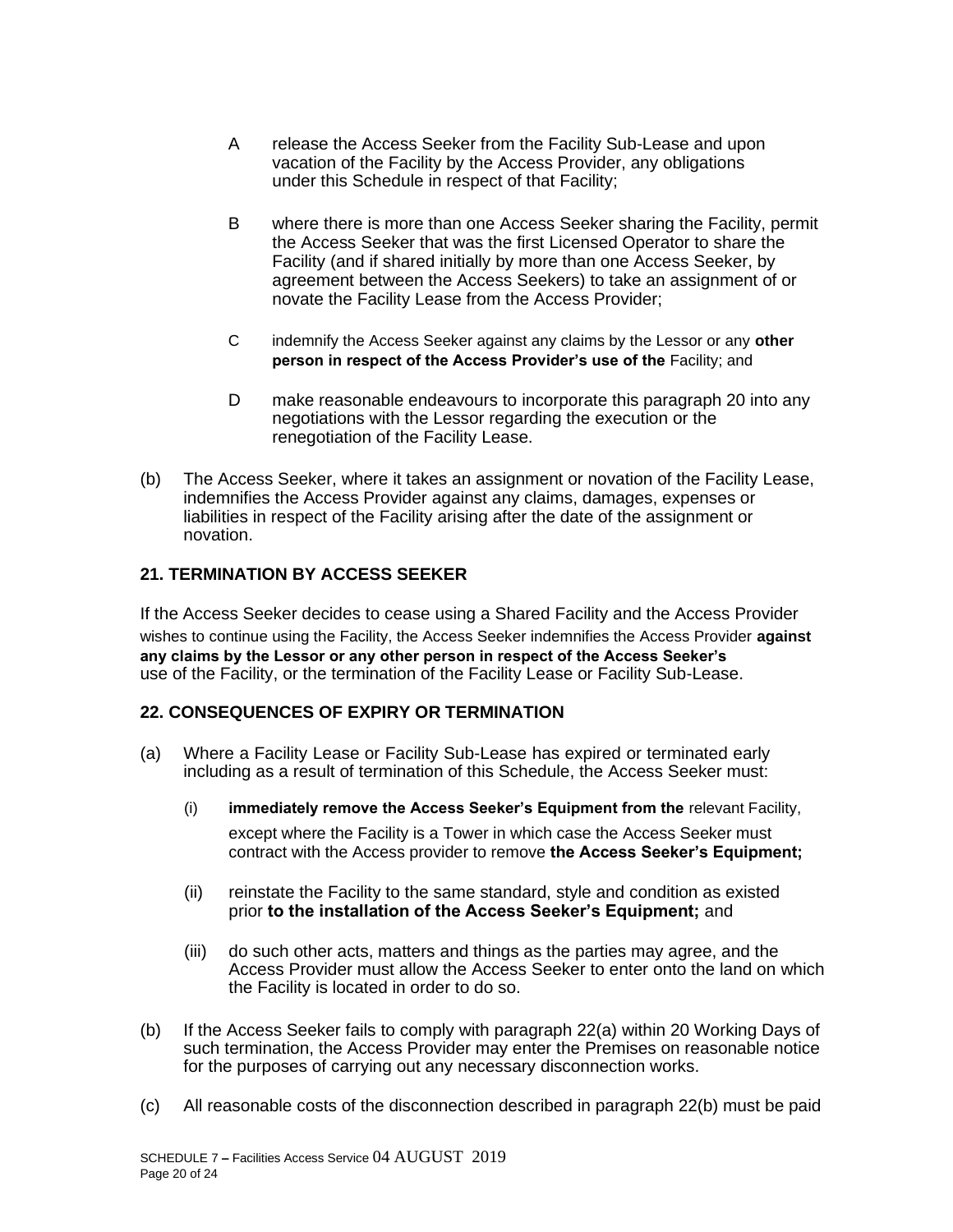- (i) in the case of expiry of the relevant Facility Lease or Facility Sub-Lease, the Access Seeker;
- (ii) in the case of disconnection due to termination of this Schedule, the party other than the party who terminates this Schedule; and
- (iii) in the case of disconnection due to a Force Majeure Event under paragraph 12 of the Supply Terms, the party affected by the Force Majeure Event.

#### **23. LIABILITY AND INDEMNITY**

- (a) This paragraph 23 applies in relation to access to Facilities under this Schedule and applies to the extent of any inconsistency with clause 13 of the Supply Terms.
- (b) A party, in its capacity as the Access Provider, shall not be liable to the Access Seeker (whether in contract, in tort, under statute or in any other way and whether due to negligence, wilful or deliberate breach or any other cause) under, or for matters arising in relation to, this Schedule, a Facility Lease or Facility Sub-Lease for or in respect of:
	- (i) any consequential, special or indirect liability, loss, damage, cost, charge or expense;
	- (ii) any act or omission or matter relating to any third party, other than a properly authorised contractor of the Access Provider acting within the scope of its authority involved in the operation or maintenance of a Shared Facility; or
	- (iii) any delay in the initial provision or failure to provide access or for anything not under the direct control of the Access Provider.
- (c) A party, in its capacity as the Access Seeker, shall indemnify the Access Provider against any claim or cause of action (whether in contract, in tort, under statute or in any other way and whether due to negligence, wilful or deliberate breach or any other cause) of a third party against the Access Provider for or in respect of all direct, consequential, indirect or special liability, loss, damage, cost, charge or expense incurred or suffered as a **result of or in relation to the Access Seeker's** access to Facilities under this Schedule, a Facility Lease or Facility Sub-Lease.
- (d) Subject to paragraphs (b) and (c), each party (**Indemnifying Party**) unconditionally and irrevocably indemnifies the other (**Innocent Party**) against all claims, actions, damages, losses, liabilities, costs, charges, expenses, outgoings or payment which the Innocent Party pays, suffers or incurs, or is liable for in connection with:
	- (i) any breach of this Schedule, a Facility Lease or a Facility Sub-Lease by the Indemnifying Party; or
	- (ii) damage to or loss of any Equipment, Facility or other property of the Innocent Party or a third party or injury to a person caused by an act or omission (negligent or otherwise) of the Indemnifying Party.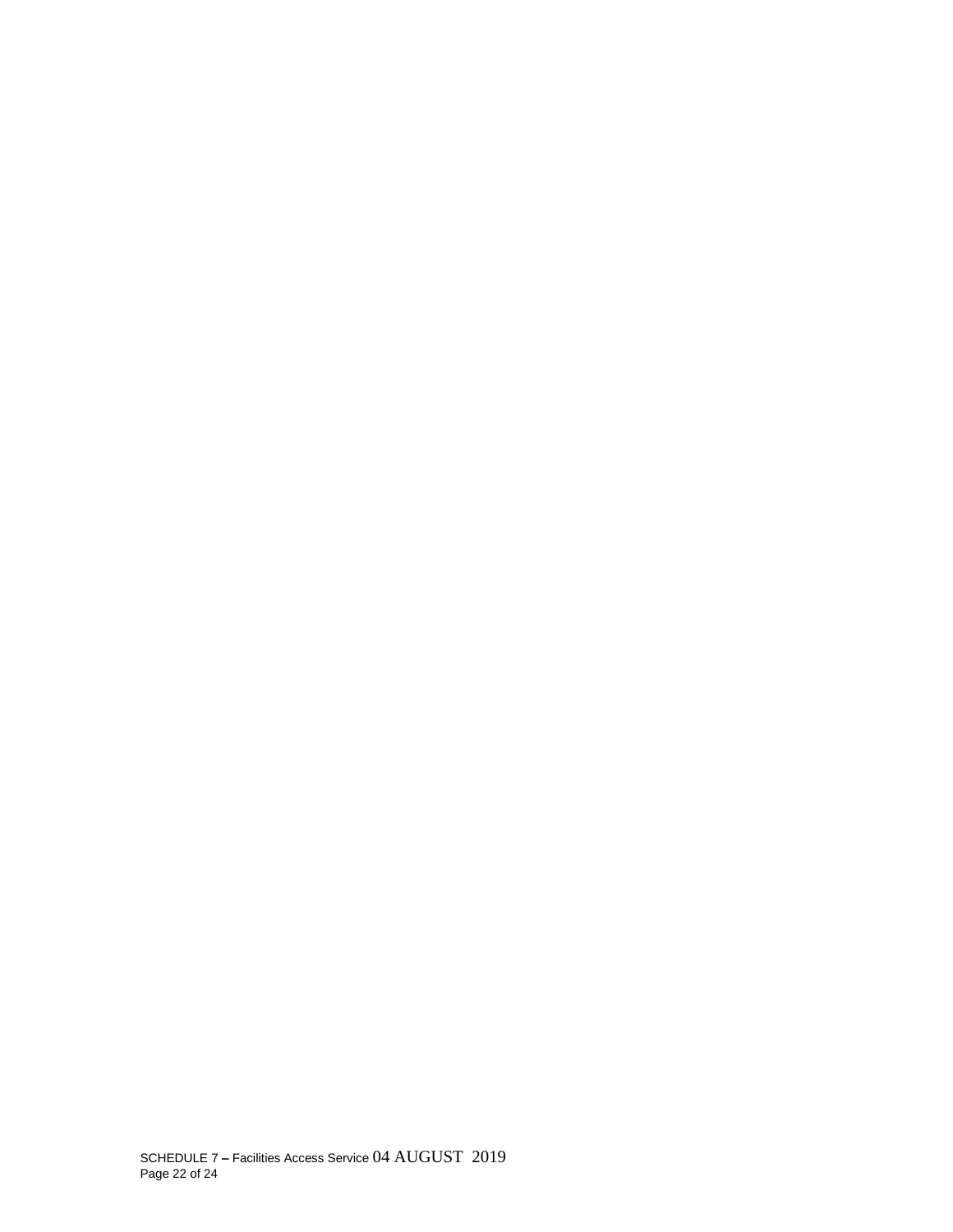## **ATTACHMENT 1 TO SCHEDULE 7**

# **FACILITY LEASE**

[A copy of a standard Facility Lease]